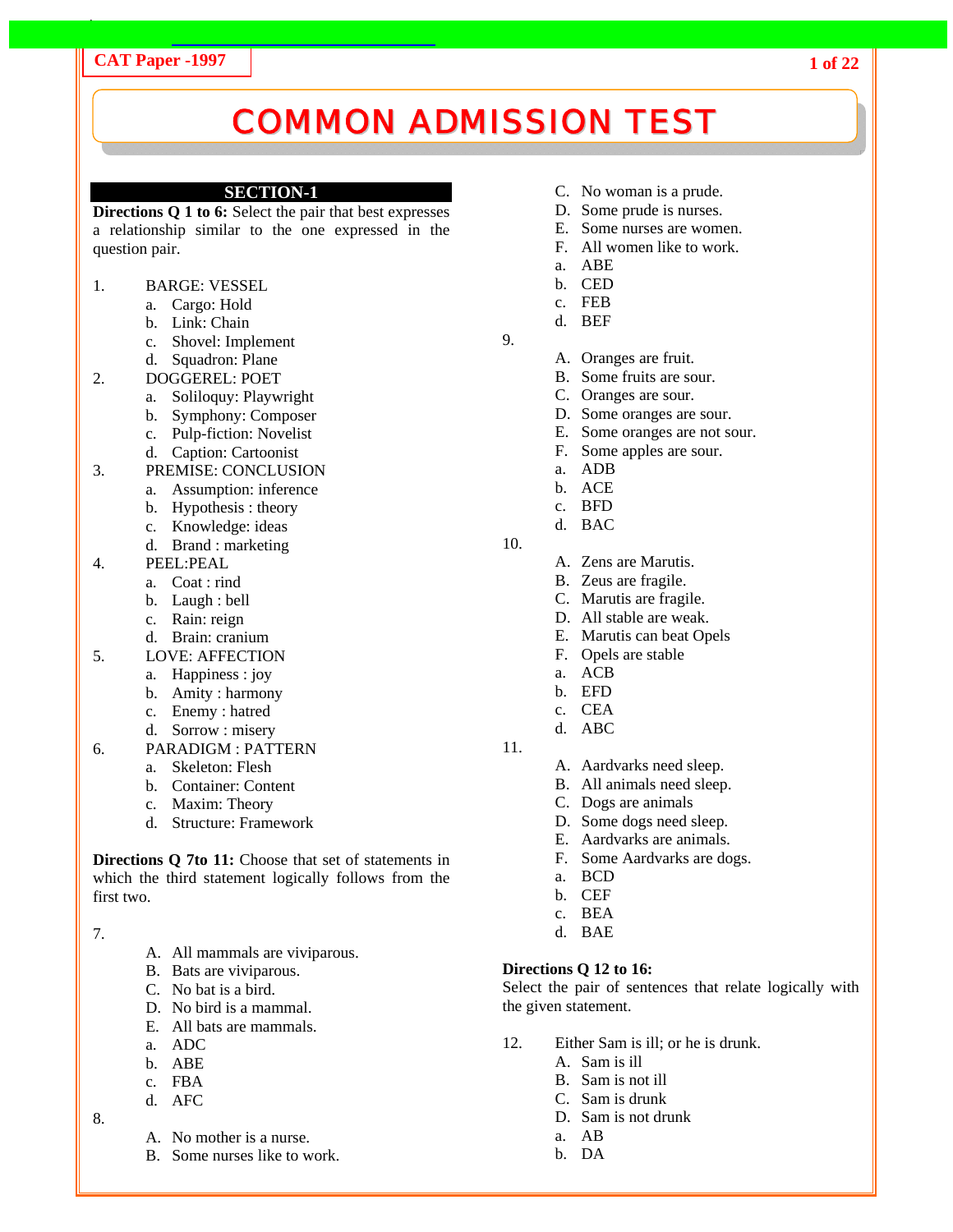- c. AC
- d. CD
- 13. Whenever Ram hears of a tragedy, he loses sleep.
	- A. Ram heard of a tragedy.
	- B. Ram did not hear of a tragedy
	- C. Ram lost sleep
	- D. Ram did not lose sleep
	- a. CA
	- b. BD
	- c. DB
	- d. AD
- 14. Either the train is late; or it has derailed.
	- A. The train is late.
	- B. The train is not late.
	- C. The train is derailed.
	- D. The train is not derailed.
	- a. AB
	- b. DB
	- c. CA
	- d. BC
- 15. When I read a horror story I have a nightmare.
	- A. I read a story.
	- B. I did not hear a horror story.
	- C. I did not have a nightmare
	- D. I had a nightmare.
	- a. CB
	- b. AD
	- c. BC
	- d. AC
- 16. When I eat berries I get rashes.
	- A. I ate berries.
	- B. I did not get rashes.
	- C. I did not eat berries.
	- D. I got rashes.
	- a. DA
	- b. BC c. CB
	- d. AD
	-

**Directions Q 17 to 21:** Choose the choice which would best replace the underlined part of the given sentence.

- 17. Rahul Bajaj did a great job by taking his company to a dominant position but it is time he let go of the reins.
	- a. But it is time he let go of the reins
	- b. However it is time that he stepped down.
	- c. It is perhaps an opportune moment to quit.
	- d. But it is just as well that he calls it a day.
- 18. This government may promise autonomy to the navaratnas but there is no telling what the subsequent one will do.
	- a. There is no telling what the future will do.
	- b. There is no telling what the subsequent one will do.
	- c. It is not clear whether its successors will do the same.
- d. Nobody can be sure that subsequent governments will adhere to that policy.
- 19. With the increase in the standard of education, expensive private schools have started blooming up in every corner of the country.
	- a. Started blooming in every corner of the country.
	- b. Have started mushrooming all over the country.
	- c. Have mushroomed all over the country.
	- d. Have blossomed all over the country.
- 20. It is important that whatever else happens, these two factors should not be messed around with.
	- a. It is important that
	- b. It is a fact that
	- c. It should be urgently understood that
	- d. It should be understood that
- 21. It must be noted that under no circumstance should the company go in for diversification.
	- a. It must be noticed that
	- b. It must be noted that
	- c. It must be pointed out that
	- d. It should be noticed that.

## **Directions Q. 22 to 29: Fill in the blanks.**

- 22. An act of justice closes the book on a misdeed; an act of vengeance\_\_\_\_\_\_\_\_\_\_.
	- a. Writes one of its own.
	- b. Opens new books.
	- c. Reopens the first chapter.
	- d. Writes an epilogue.
- 23. This is about \_\_\_\_\_\_\_\_ a sociological analysis can penetrate.
	- a. As far as
	- b. The outer limit that
	- c. Just how far into the subject
	- d. Just the relative distance that
- 24. 1 am always the first to admit that I have not accomplished everything that I\_\_\_\_\_\_\_\_\_\_\_\_
	- achieve five years ago.
	- a. Set out to
	- b. Went to
	- c. Thought to
	- d. Thought of
- 25. This is not the first time that the management has done some\_\_\_\_\_\_\_\_\_\_.
	- a. Tough talk
	- b. Tough talking
	- c. Firm talk
	- d. Firm talking
- 26. **that in this apparent mess, two** things not be interfered with.
	- a. It is important
	- b. It is of cardinal importance.
	- c. It should be urgently understood
	- d. It cannot be emphasized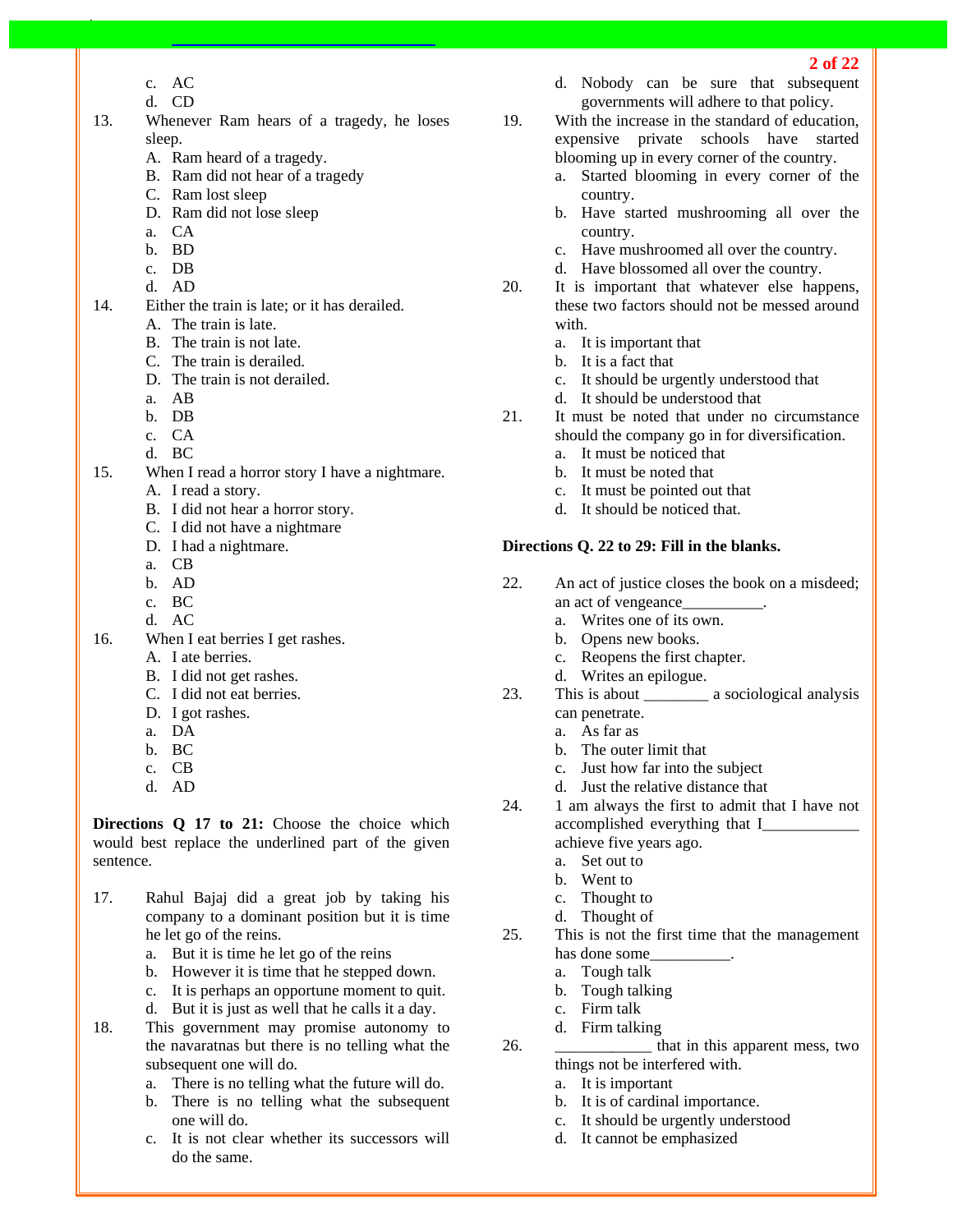- 27. The highest reward for a man's toil is not what he gets for it but what\_\_\_\_\_\_\_\_\_\_\_\_.
	- a. He make out of it.
	- b. He gets for others.
	- c. He has overcome through it.
	- d. He becomes by it.
- 28. Wines that yielded a good commercial profit \_\_\_\_\_\_\_\_\_\_\_\_ in the same limited areas of France as now.
	- a. Seem to have been produced
	- b. Appear to have remarkable semblance
	- c. Bear a significant similarity in terms of production to those grown
	- d. Appear to have been similarly produced
- 29. Education is central because electronic networks and software-driven technologies are beginning to \_\_\_\_\_\_\_\_ the economic barriers between nations.
	- a. Break down
	- b. Break
	- c. Crumble
	- d. Dismantle

## **Directions Q 30 to 34:**

Arrange sentences A, B, C and D between sentences 1 and 6, so as to form a logical sequence of six sentences.

- 30. Arrange sentences A, B, C and D between sentences 1 and 6, so as to form a logical sequence of six sentences.
	- 1. A nation like an individual has many personalities and many approaches to life.
	- A. If there is a strong organic bond between different personalities, it is well.
	- B. Otherwise this could lead to disintegration and trouble.
	- C. Normally, some kind of equilibrium is eventually established.
	- D. If normal development is arrested, then conflict arises between different personalities.
	- 6. In the mind and spirit of India, there has been this fundamental conflict due to a long period of arrested growth.
		- a. ABCD
		- b. BDCA
		- c. CABD
		- d. DBCA
- 31. Arrange sentences A, B, C and D between sentences 1 and 6, so as to form a logical sequence of six sentences.
	- 1. Until the MBA arrived on the scene the IIT graduate was king.
	- A. A degree from one of the five IITs was a passport to a well-paying job, great prospects abroad and, for some, a decent dowry to boot.
- B. From the day he or she cracked the joint entrance exam, the IIT student commanded the awe of neighbours and close relatives.
- C. IIT students had, meanwhile, also developed their own special culture, complete with lingo and attitude, which they passed down.
- D. True, the success stories of IIT graduates are legion and they now constitute the cream of the Indian diaspora.
- 6. But not many alumni would agree that the IIT undergraduate mindset merits a serious psychological study, let alone an interactive one.
- a. BACD
- b. ABCD
- c. DCBA
- d. ABCD
- 32. 1. Some of the maharajas, like the one at Kapurthala, had exquisite taste.
	- A. In 1902, the Maharaja of Kapurthala gave his civil engineer photographs of the Versailles palace and asked him to replicate it, right down to the gargoyles.
	- B. Yeshwantrao Holkar of Indore brought in Bauhaus aesthetics and even works of modern artists like Brancusi and Duchamp.
	- C. Kitsch is the most polite way to describe them.
	- D. But many of them, as the available-light photographs show, had execrable taste.
	- 6. Like Ali Baba's caves, some of the palaces were like warehouses with the downright ugly next to the sublimely aesthetic.
	- a. BACD
	- b. BDCA
	- c. ABCD
	- d. ABDC
- 33. 1. So now let's sum it up.
	- A. We can call this the material of knowledge.
	- B. According o Kant, there are two elements that contribute to man's knowledge of the world.
	- C. The other is the internal conditions in man himself.
	- D. One is the external conditions that we cannot know of before we have perceived them through the series.
	- 6. We can call this form of knowledge.
	- a. BDAC
	- b. BADC
	- c. CADB
	- d. CBDA
- 34. 1. I may have a strong desire for a fresh ripe peach, but no peaches may be available.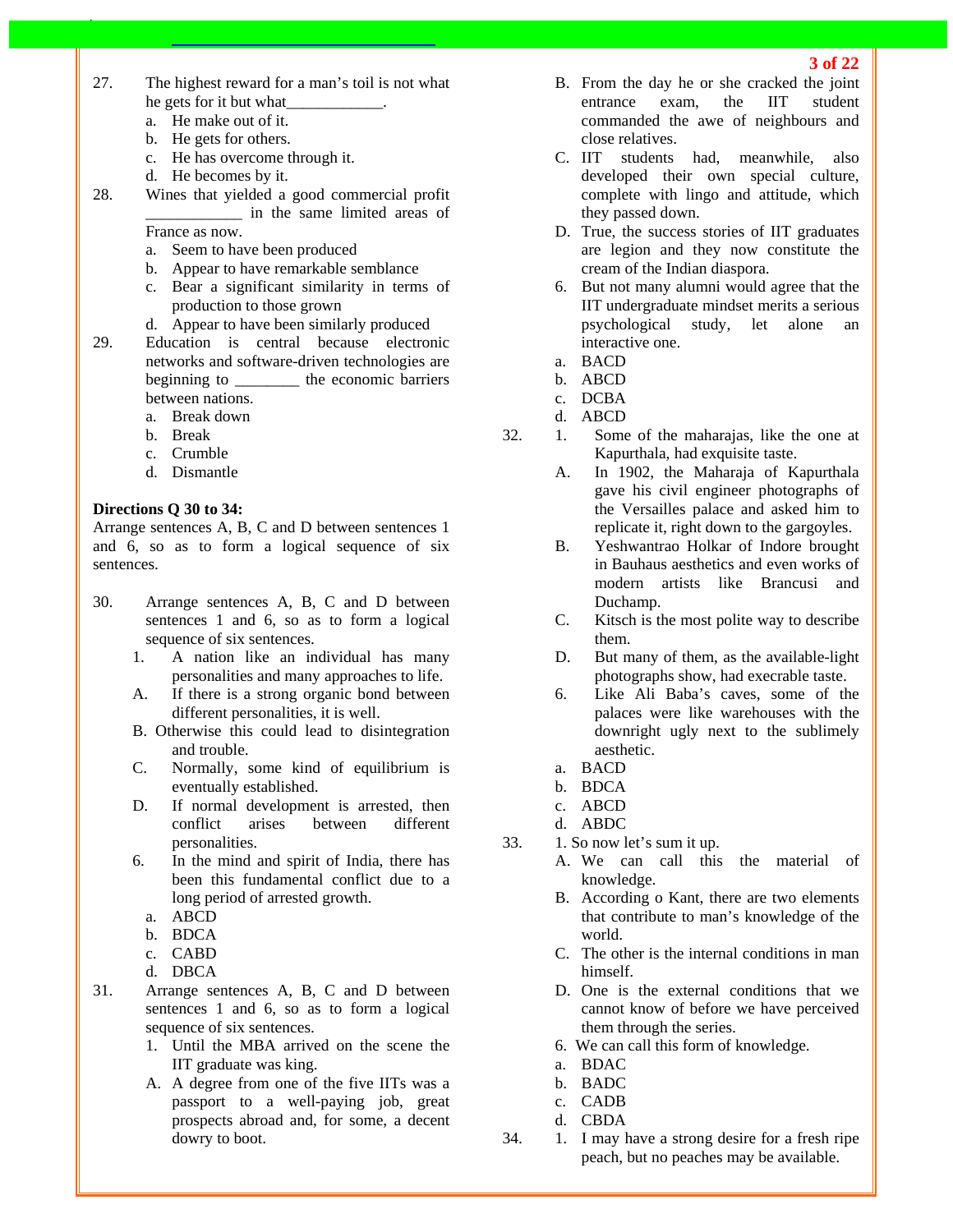- A. I am about to take a bite when news arrives of an accident injuring someone dear to me.
- B. The hay fever passes.
- C. On the other hand, I buy some peaches but a sudden attack of hay fever prevents me from enjoying their fragrance or taste.
- D. My interest in the peach vanishes. 6. I no longer have any appetite.
- a. DCBA
- b. CBAD
- c. ABCD
- d. ACBD

# **Directions Q35 to 44:**

Arrange sentences A, B, C and D in a proper sequence so as to make a coherent paragraph.

- 35. A. Because negotiations had been delayed until the last moment, he was at a tremendous disadvantage.
	- B. Only then did the truth dawn on him.
	- C. He broke off talks and returned home
	- D. My friend was under intense pressure to make concessions.
	- a. DBAC
	- b. ACBD
	- c. ABCD
	- d. DBCA
- 36. A. "Son, why are you reading that sissy magazine"? .he asked.
	- B. "There's an article that tells women where to meet men, "I responded, pointing to the magazine's cover.
	- C. "I need to know where I'm supposed to be."
	- D. When I was a teenager, my father caught me reading one of my older sister's magazines.
	- a. DCAB
	- b. ADCB
	- c. DABC
	- d. DACB
- 37. A. "Actually," Ronnie replied, "I asked my wife."
	- B. One day a man named Ronnie answered a difficult one correctly to put the men in front.
	- C. Impressed, the host kept Ronnie on the line and asked how he knew the answer to such a tough question.
	- D. Occasionally a local radio station airs "Battle of the Sexes," in which listeners phone in to answer trivial questions.
	- a. BCAD
	- b. ACDB
	- c. CABD
	- d. DBCA
- 38. A. After several routine elections there comes a 'critical' election which redefines the basic pattern of political loyalties, redraws political geography and opens up the frozen political space.
	- B. In psychological jargon they call it realignment.
	- C. Rather, since 1989, there have been a series of semi- critical elections.
	- D. On a strict definition, none of the recent Indian elections qualities as a critical election.
	- a. ABCD
	- b. ABDC
	- c. DBAC
	- d. DCBA
- 39. A. Trivial pursuits, marketed by the Congress, is a game imported from Italy.
	- B. The idea is to create an imaginary saviour in times of crisis so that the party doesn't fall flat – on its collective face.
	- C. Closest contenders are Mani Shankar Aiyar, who still hears His Master's Voice, and V. George, who is frustrated by the fact that his political future remains Sonia and yet so far.
	- D. The current champion is Arjun Singh for whom all roads lead to Rome, or in this case, 10 Janpath.
	- a. ABDC
	- b. ABCD
	- c. DCBA
	- d. CDBA
- 40. A. Good advertising can make people buy your products even if it sucks.
	- B. A dollar spent on brainwashing is more cost-effective than a dollar spent on product improvement.
	- C. That's important because it takes pressure off you to make good products.
	- D. Obviously, there's a minimum quality that every product has to achieve: it should be able to withstand the shipping process without becoming unrecognizable.
	- a. BACD
	- b. ACBD
	- c. ADCB
	- d. BCDA
- 41. A. Almost a century ago, when the father of the modem automobile industry, Henry Ford, sold the first Model A car, he decided that only the best would do for his customers.
	- B. Today, it is committed to delivering the finest quality with over six million vehicles a year in over 200 countries across the world.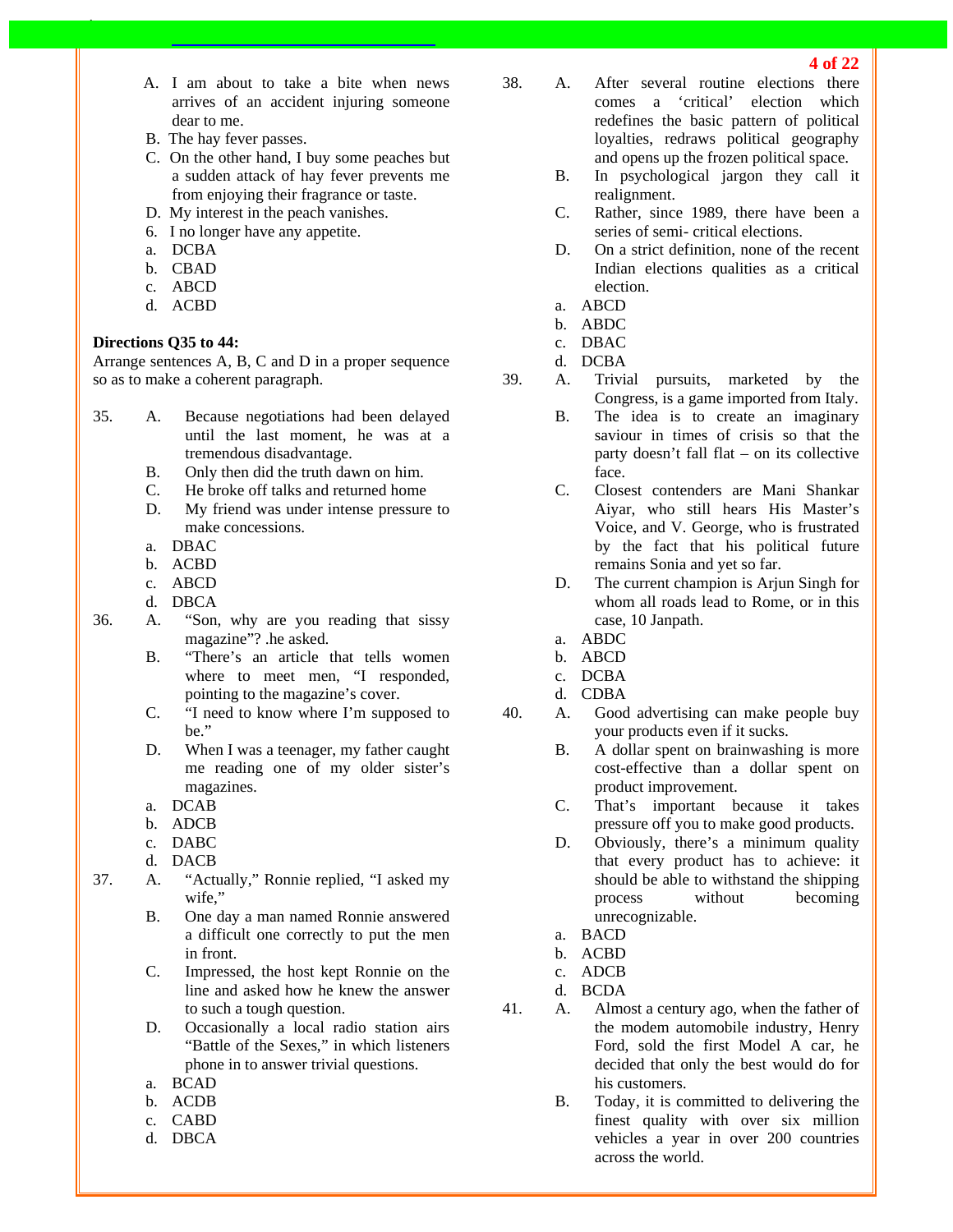- C. And for over ninety years, this philosophy has endured in the Ford Motor Company.
- D. A vehicle is ready for the customer only if it passes the Ford 'Zero Defect Programme'.
- a. ABCD
- b. ACDB
- c. ACBD
- d. CDAB
- 42. A. But, clearly, the government still has the final say.
	- B. In the past few years, the Reserve Bank of India might have wrested considerable powers from the government when it comes to monetary policy.
	- C. The RBI's announcements on certain issues become effective only after the government notifies them.
	- D. Isn't it. Time the government vested the RBI with powers to sanction such changes, leaving their ratification for later?
	- a. ACDB
	- b. ACBD
	- c. BACD
	- d. DACB
- 43. A. I sat there frowning at the chequered tablecloth, chewing the bitter cud of insight.
	- B. That wintry afternoon in Manhattan, waiting in the little French restaurant, I was feeling frustrated and depressed.
	- C. Even the prospect of seeing a dear friend failed to cheer me as it usually did.
	- D. Because of certain miscalculations on my part, a project of considerable importance in my life had fallen through.
	- a. ADBC
	- b. BCDA
	- c. BDCA
	- d. ABCD
- 44. A. Perhaps the best known is the Bay Area Writing Project, founded by James Gray in 1974.
	- B. The decline in writing skills can be stopped.
	- C. Today's back-to-basics movement has already forced some schools to place renewed emphasis on the three Rs.
	- D. Although the inability of some teachers to teach writing successfully remains a big stumbling block, a number of programmes have been developed to attack this problem.
	- a. BCDA
	- b. ADCB
- c. ACBD
- d. CABD

#### **Directions Q45 to 50: Select the odd man out.**

45.

- a. Adept
- b. Adapt
- c. Skilful
- d. Proficient
- e. The other words mean skilful.
- 46.
- a. Avid b. Keen
- 
- c. Enthusiastic
- d. Kin
- e. The other words mean enthusiastic.
- 47.
- a. Ring
	- b. Round
	- c. Bell
	- d. Circle
- e. The others describe the circular shape.
- 48.
- a. Computer
- b. Internet
- c. Grid
- d. Network
- e. The others describe network.
- 49.
- a. Suffer
- b. Endure
- c. Ordeal
- d. Withstand
- e. The others mean to suffer or withstand.
- 50.
	- a. Break
	- b. Hiatus
	- c. Chasm
	- d. Bridge

### **SECTION-II**

**Directions Q 51 to 100:** Read the passages given below carefully and answer the questions that follow.

# **PASSAGE - 1**

Many surprises lie in store for an academic who strays into the real world. The first such surprise to come my way during a stint as a university administrator related to the photocopying machines within my jurisdiction. I discovered that paper for the machines plus contractual maintenance cost substantially more than photocopies in the private market. This took no account of the other costs of the photocopiers — ink, spare parts, the space occupied by the machine, the interests and depreciation on it, the wages of the machine operator, the loss of time when the machine broke down or the operator absented himself.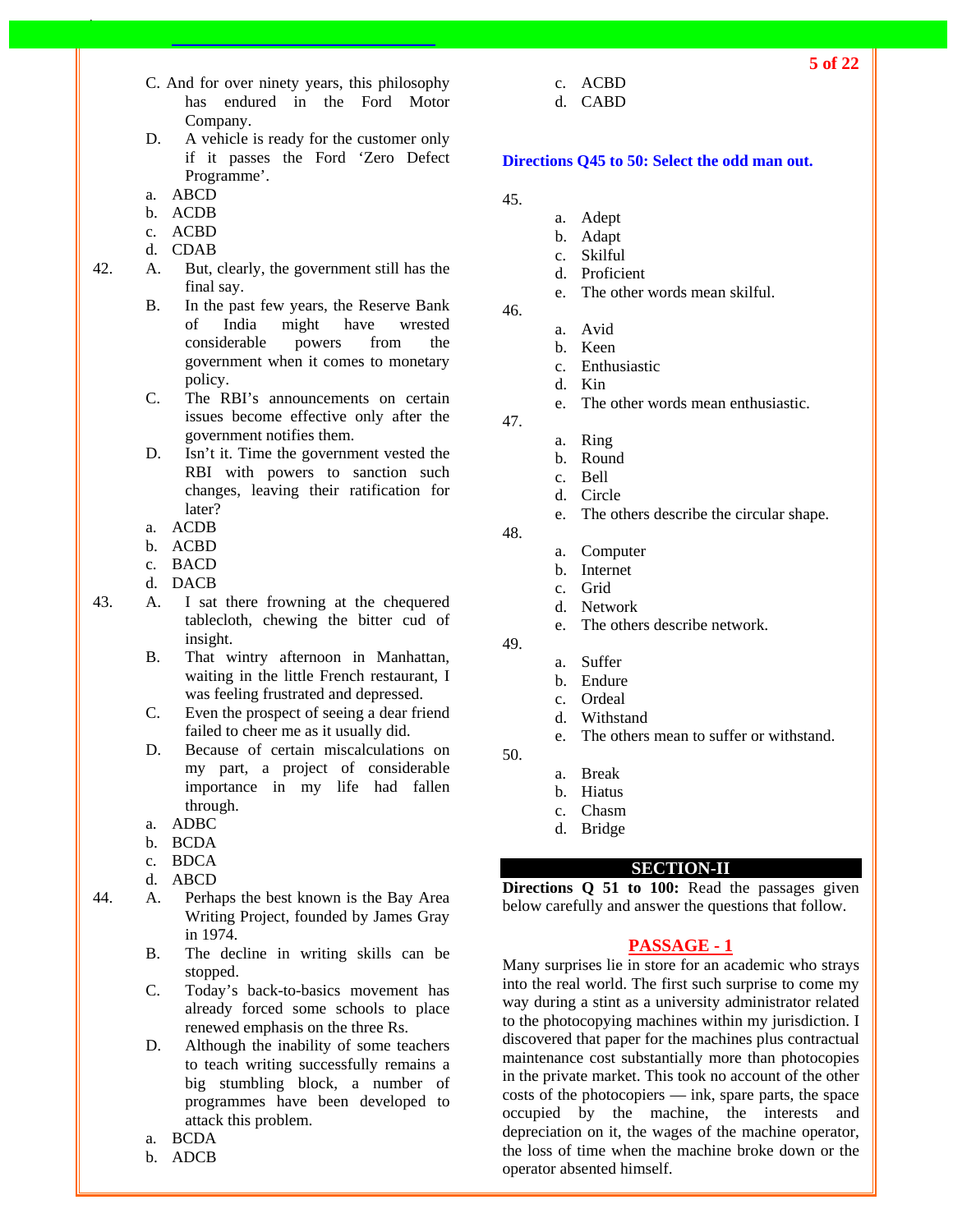The university–and indeed the entire educational system – was in a financial crisis. Here was a situation calling for a quick and painless execution of all white elephants, or so I thought. I proposed that we stop using the photocopying machines and get our photocopies made by a private operator who had rented space from our institution. Further, we could reduce our costs well below the market price through an agreement with the private operator, which would let him run our surplus machines in exchange for a price concession.

I had expected my proposal to be eagerly embraced by an impoverished university. Instead, it created a furore. In a progressive institution like ours, how could I have the temerity to suggest handing over a university asset to the private sector? Perhaps 1 was in the pay of the private operator. Friends and well wishers emphasized the necessity of immediately distancing myself from any plan that may conceivably benefit a private entrepreneur – even if it should concurrently benefit the university. That, I gathered, was the essence of financial rectitude.

Abashed, I repented my indiscretion. The photocopying machines were of course no longer used, but neither were they transferred to the enemy in the private sector. We got our photocopying done privately at market prices, not the confessional rates I had proposed. The university lost money, but the family silver was saved from the private enemy. After a decently long period gathering dust and cobwebs, it could be sold as scrap, but that would not be during my tenure.

The story of the photocopying machines is repeated in many different guises throughout our public and semipublic institutions. The public sector is replete with unproductive assets, their sterile purity jealously protected from the seductive influences of private enterprise. There are the pathetic load factors in our power plants. There are fleets of public buses lying in idle disrepair in our state transport depots. There is the fertilizer plant, which has never produced even a gram of fertilizer because, after its executive had scoured the wide world in search of the cheapest possible parts, they found that the specifications of these parts did not match each other. There are the 80 gas guzzling staff cars boasted of by a north Indian university which has little else to boast about.

Perhaps the most spectacular instances of unproductive government assets relate to land. Five years ago, the then minister for surface transport, Jadish Tytler, suggested a plan for developing the vast tracts of unused land in the Delhi Transport Corporation's bus depots. He argued, entirely credibly, that by leasing out this land for commercial purposes, the DTC could not only cover its chronic and massive deficit but achieve a substantial surplus. The proposal was never implemented; the infiltration of the private sector into DTC depots was heroically resisted by various government department departments and the corporation continued its relentless plunge deeper into the red.

All other examples of public extravagance however pale into insignificance alongside the astronomical wastefulness perpetrated by the New Delhi municipal committee and the design of Edwin Lutyen's Delhi. Delhi unlike all other major cities of the world, has a hollow centre – the density of population at the heart of town is negligible. In design, it is no modem metropolis but a medieval imperial capital like the Baghdad of the Abbasid Caliphate. The very centre of the city is entirely occupied by the almost empty palaces of the mighty while hoi polloi throng the periphery and travel long distances daily to serve their masters.

Within the charmed circle of inner New Delhi, ministers and members of parliament, the top military brass and the bureaucratic and the judicial elite of the country luxuriate in sprawling bungalows nestling amidst lush greenery in almost sylvan surroundings. The total land area occupied by these bungalows is one of the best-kept official secrets. The ministry of urban development keeps no count of aggregates; but it appears that there are about 600 bungalows with areas varying from one to 10 acres. A not implausible estimate of the total area is about 10 million square yards.

A conservative estimate of the value of land in central New Delhi is Rs. 1,00,000 per square yard. Six hundred families of VIPs are occupying real estate worth about Rs. 1,000 billion; at an interest rate bf 12%. This sum would yield an annual income of Rs. 120 billion. This amounts to more than one per cent of the gross domestic product.

If the government were to move these six hundred families to the outskirts of the town and lease this land out, say for multi-storied residential construction – subject, of course, to environmental restrictions that would protect the existing greenery – the primary deficit of India would be wiped out.

What is more, rents would drop all over the city and the housing problem of Delhi would be solved, if not fully, at least in substantial measure. Further, there would be a major inward shift of population reducing transport requirements, and making it more lucrative for public transport to ply through inner Delhi. The removal of the six hundred would, at one stroke, relieve the accommodation and transport problems of Delhi as well as the budget deficit of the country. But who would bell the cat? Would the government do it, considering that 600 are the government?

Public interest litigation has of late highlighted a relatively minor aspect of the VIP housing issue: the abuse of ministerial discretion in making out of turn allotments. This focuses attention on the question of a fair distribution between the members of the elite of the fruits of power. In the process, unfortunately, a question of infinitely larger import has been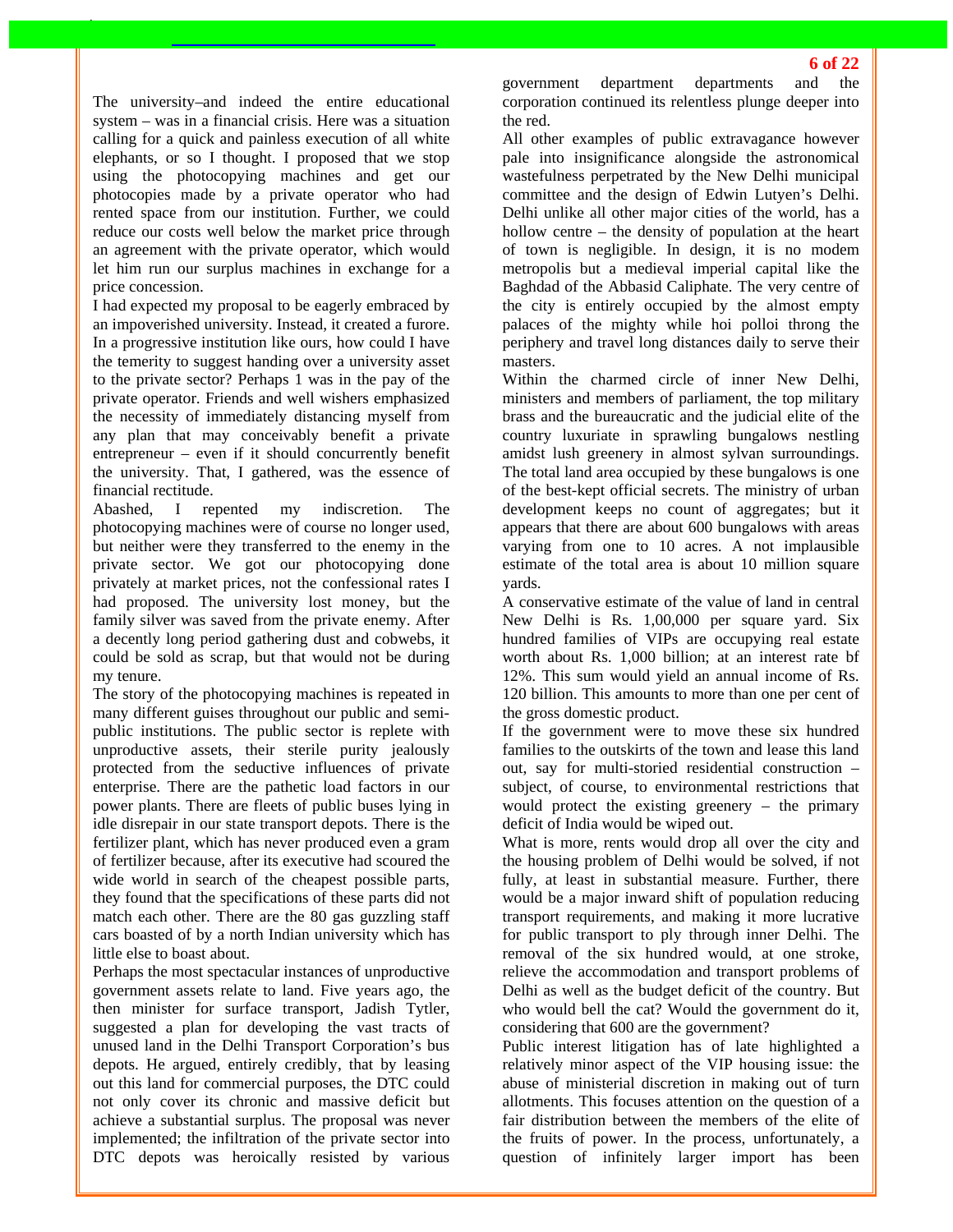conveniently consigned to oblivion. Doesn't the entire scheme of VIP housing in New Delhi imply organized plunder of the citizenry on a scale quite unprecedented and totally incompatible with the principles of a democratic society?

Strangely enough, this matter has entirely eluded the searchlight of public attention. Political parties, the media public interest litigants, grass root people's movements have all maintained a resounding reticence on the issue. When the excesses perpetrated in the name of VIP security provoked public protest, the Prime Minister desired that VIP security should be made "unobtrusive". VIP housing, however, is an entirely unobtrusive burden on the public, but a burden of quite mind boggling proportions. Perhaps it is the silent character of this infliction that has made it so easy to impose. Or perhaps centuries of colonial rule have made habitual slaves of us: a mere 50 years of democracy cannot erase our slavish habit of obsequiousness to the imperial state and its rulers.

- 51. The author's experience taught him that the essence of financial rectitude involved:
	- a. Dissociating from any plan which benefits a private entrepreneur even if it concurrently benefits a public institution.
	- b. Supporting any plan which benefits a public institution while benefiting a private entrepreneur.
	- c. Dissociating from any plan which benefits a private entrepreneur at the cost of a public institution.
	- d. Supporting any plan which benefits a public institution at the cost of a private entrepreneur.
- 52. The practice of getting the photocopies done privately at market prices was acceptable because:
	- a. It saved money for the university.
	- b. It lost money for the university.
	- c. It saved the family silver from the private enemy.
	- d. Though it lost money for the university, it saved the family silver from the private enemy.
- 53. "... their sterile purity jealously protected from the seductive advances of private enterprise" the author here is referring to:
	- a. The family silver of the public institutions
	- b. The productive assets of the public institutions
	- c. The rigid financial practices of the public institutions
	- d. None of the above.
- 54. The Delhi Transport Corporation's relentless plunge deeper into the red continued, because according to the passage:
	- a. Disposing off 80 gas guzzling staff cars was resisted.
- b. Fleets of buses in idle disrepair were not allowed to be sold as scrap.
- c. Leasing out unused land for commercial use was strongly resisted.
- d. Selling off surplus land to private parties was strongly resisted.
- 55. An estimate of the total land area occupied by the sprawling bungalows in inner New Delhi is:
	- a. 600 acres
	- b. 6000 acres
	- c. 10 million square yards
	- d. 3000 acres
- 56. The author's proposal to lease out the land occupied by bungalows for multi-store dyed residential construction would:
	- a. Spoil the ecology of inner New Delhi
	- b. Wipe out the primary deficit of India
	- c. Create a surplus of Rs. 120 billion for the Municipal Committee.
	- d. Enhance the greenery of the inner city.
- 57. The author contends that shifting 600 elite families of the government from the inner city to the periphery would solve the problems(s) of:
	- a. Accommodation and transportation
	- b. Transportation and the country's budget deficit
	- c. Accommodation and the country's budget deficit
	- d. Accommodation, transportation, and the country's budget deficit
- 58. When the author talks about an unobtrusive public burden of mind-boggling proportions, he is referring to the issue of:
	- a. VIP housing
	- b. VIP security
	- c. Out of turn allotment of housing to VIPs.
	- d. Unproductive public assets.
- 59. According to the passage, when a public system suffers from financial crisis, the situation calls for:
	- a. Tightening the belt all around
	- b. Handing over unproductive assets to private parties
	- c. Contracting out maintenance of assets to less efficient private parties
	- d. Painless and quick execution of all white elephants.
- 60. One proposal made by the author to reduce the cost of photocopying well below the market rice, was to:
	- a. Stop using owned photocopying machines and get photocopies done by private operators in the market.
	- b. Stop using owned photocopying machines and get photocopies done by a private operator who had rented space from the institution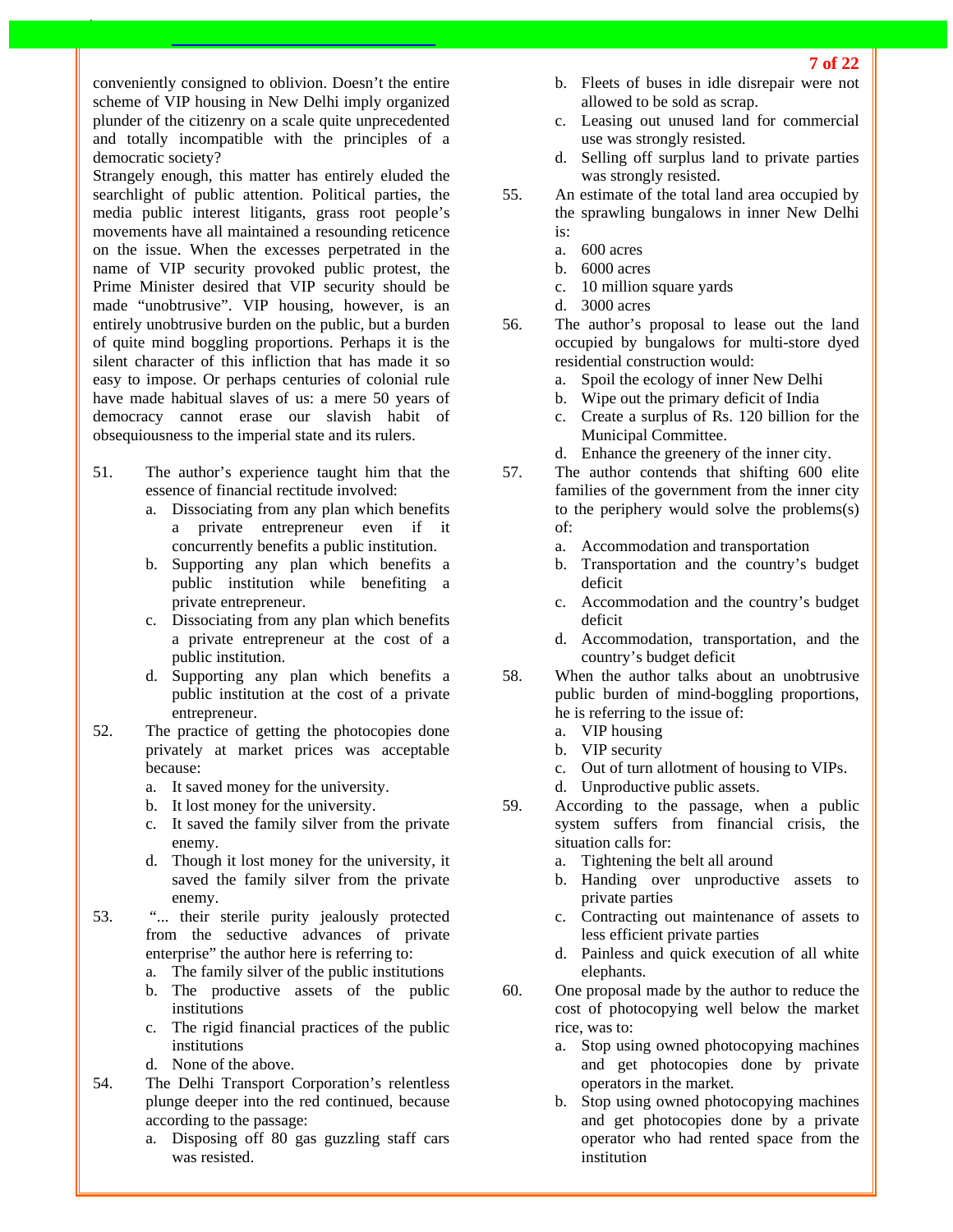d. Put the photocopy operating employees on a piece rate basis

# **PASSAGE - 2**

When talk turns to how India has done for itself in 50 years of independence, the world has nothing but praise for our success in remaining a democracy. On other fronts, the applause is less loud. In absolute terms, India hasn't done too. Badly, of course. Life expectancy has increased. So has literacy. Industry, which was barely a fledgling, has grown tremendously. And as far as agriculture is concerned, India has been transformed from a country perpetually on the edge of starvation into a success story held up for others to emulate.

But these are competitive times when change is rapid, and to walk slowly when the rest of the world is running is almost as bad as standing still or walking backwards. Compared with large chunks of what was then the developing world – South Korea, Singapore, Malaysia, Thailand, Indonesia, China and what was till lately a separate Hong Kong – India has fared abysmally.

It began with a far better infrastructure than most of these countries had. It suffered hardly or not at all during the Second World War. It had advantages like an English speaking elite, quality scientific manpower (including a Nobel laureate and others who could be ranked among the world's best) and excellent business acumen. Yet, today, when countries are ranked according to their global competitiveness, it is tiny Singapore that figures at the top. Hong Kong is an export powerhouse. So is Taiwan. If a symbol were needed of how far we have fallen back, note that while Korean Cielos are sold in India, no one in South Korea is rushing to buy an Indian car.

The reasons list themselves. Topmost is economic isolationism. The government discouraged imports and encouraged self-sufficiency. Whatever the aim was, the result was the creation of a totally inefficient industry that failed to keep pace with global trends and, therefore, became absolutely uncompetitive. Only when the trade gates opened a little did this become apparent. The years since then have been spent in merely trying to catch up.

That the government actually sheltered its industrialists from foreign competition is a little strange. For, in all other respects, it operated under the conviction that businessmen were little more than crooks who were to be prevented from entering the most important areas of the economy, who were to be hamstrung in as many ways as possible, who were to be tolerated in the same way as an in excisable wart. The high, expropriatory rates of taxation, the licensing laws, the reservation of whole swathes of industry for the public sector, and the granting of monopolies to the public sector firms were the principal manifestations of this attitude. The government forgot that before wealth could be distributed, it had to be created. The government forgot that it itself could not create, only squander wealth.

Some of the manifestations of the old attitude have changed. Tax rates have fallen. Licensing has been all but abolished. And the gates of global trade have been opened wide. But most of these changes were forced by circumstances, partly by the foreign exchange bankruptcy of 1991 and by the recognition that the government could no longer muster the funds tosupport the public sector, leave alone expand it. Whether the attitude of the government itself, or that of more than handful of ministers, has changed is open to question.

In many other ways, however, the government has not changed one whit. Business still has to negotiate a welter of negotiations. Transparency is still a long way off. And there is no exit policy. In defending the existing policy, politicians betray an inability to see beyond their noses. A no-exit policy for labour is equivalent to a no-entry policy for new business. If one industry is not allowed to retrench labour, other industries will think a hundred times before employing new labour.

In other ways too, the government hurts industries. Public sector monopolies like the department of telecommunications and Videsh Sanchar Nigam make it possible for Indian businesses to operate only at a cost several times that of their counterparts abroad. The infrastructure is in a shambles partly because it is unable to formulate a sufficiently remunerative policy for private business, and partly because it does not have the stomach to charge market rates for services.

After a burst of activity in the early nineties, the government is dragging its feet. At the rate it is going, it will be another 50 years before the government realizes that a pro- business policy is the best propeople policy. By then of course, the world would have moved even farther ahead.

- 61. The writer's attitude towards the government is:
	- a. Critical
	- b. Ironical
	- c. Sarcastic
	- d. Derisive
- 62. The writer is surprised at the government's attitude towards its industrialists because:
	- a. The government did not need to protect its industrialists.
	- b. The issue of competition was nonexistent.
	- c. The government looked upon its industrialists as crooks
	- d. The attitude was a conundrum.
- 63. The government was compelled to open the economy due to: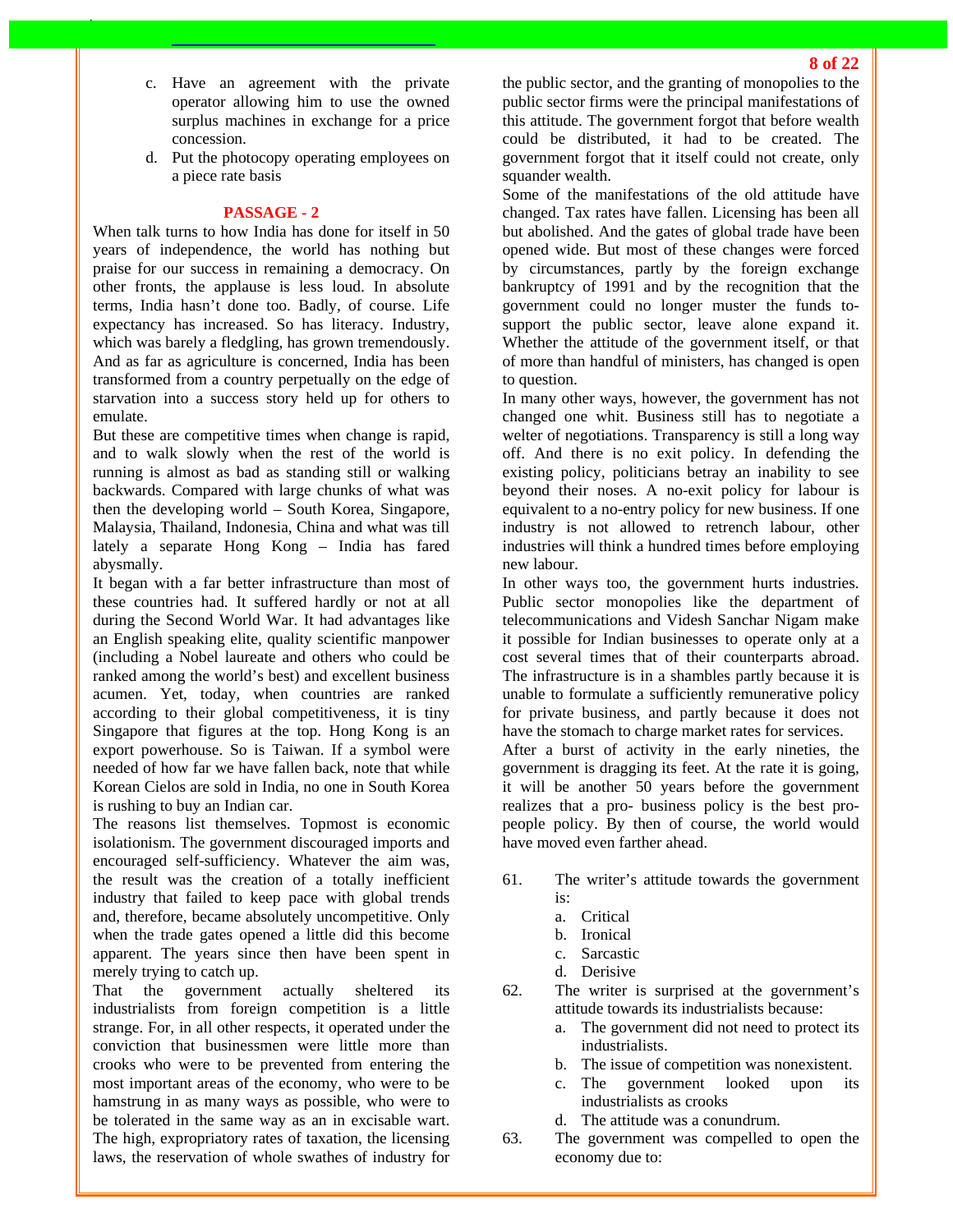- a. Pressure from international markets.
- b. Pressure from the domestic market
- c. Foreign exchange bankruptcy and paucity of funds with the government.
- d. All of the above.
- 64. The writer ends the passage on a note of:
	- a. Cautious optimism
	- b. Pessimism
	- c. Optimism
	- d. Pragmatism
- 65. According to the writer, India should have performed. better than the other Asian nations because:
	- a. It had adequate infrastructure.
	- b. It had better infrastructure.
	- c. It had better politicians who could take the required decisions.
	- d. All of the above.
- 66. India was in a better condition than the other Asian nations because:
	- a. It did not face the ravages of the Second World War.
	- b. It had an English speaking populace and good business sense.
	- c. It had enough wealth through its exports
	- d. Both (a) and (b) above.
- 67. The major reason for India's poor performance is:
	- a. Economic isolationism
	- b. Economic mismanagement
	- c. Inefficient industry
	- d. All of the above.
- 68. One of the features of the government's protectionist policy was:
	- a. Encouragement of imports.
	- b. Discouragement of exports.
	- c. Encouragement of exports.
	- d. Discouragement of imports
- 69. The example of the Korean Cielo has been presented to highlight:
	- a. India's lack of stature in the international market.
	- b. India's poor performance in the international market.
	- c. India's lack of credibility in the international market.
	- d. India's disrepute in the international market.
- 70. According to the writer:
	- a. India's politicians are myopic in their vision of the country's requirements.
	- b. India's politicians are busy lining their pockets.
	- c. India's politicians are not conversant with the needs of the present scenario.
	- d. All of the above.

# **PASSAGE –3**

The new form of direct marketing is a big step up from today's crude version. But it is also in some ways a step backward. The first direct marketers were trusted local shopkeepers. Compared with today's direct marketers, whose best stab at intimacy is a pre-printed letter with a miss pelt name, the local shopkeeper really knew his customers – remembering when to order a favorite bolt of fabric for one, suggesting a new cough tincture to another. "He carried his database in his head", says Don Peppers, who with Martha Rogers was an early advocate of personalized marketing.

The transformation of direct marketing from its local origins into advertising's down market cousin dates from the birth of mass production, which enabled manufactures to produce goods in large quantities for sale by chain stores to unseen buyers. The first massproduced shoes in America were called "straights", with identical shapes for left and right feet. Lester Wunderman, inventor of the term "direct marketing", believes that mass production has conditioned consumers to expect unsatisfactory service and goods. "It created a culture of things that didn't quite fit, didn't quite suit and didn't quite serve", he says.

With mass retailing came mass advertising. Without direct contact with the consumer, manufacturers could not know who was buying what; only what was selling. Mass advertising established a link between a product and millions of faceless consumers. Brands – encapsulating a short, memorable message – were part of this relationship. The result has in many cases been fantastically successful: Coca-Cola has created an image that is instantly recognized and even has emotional resonance.

Yet branding is, at best, an imprecise art. Most consumers would be hard-pressed to explain why, say, Levis or Nike are losing cachet to such newcomers as Tommy Hilfiger. Because they sell through huge retailers, producers struggle to know why customers buy their brands. As advertising costs have risen and the media have fragmented, mass marketing has become harder and more costly. That, plus new computer technology has pushed direct marketing into the limelight. Its full potential is only just being grasped. By manipulating information, including data over the Internet, direct marketing can be targeted and personalized. It can even be intelligent–learning what customers like from what they buy and where they browse, as well as soliciting feedback via the telephone and e-mail. The result can be more effective than mass advertising.

The low costs of direct marketing have created a huge and fast-growing industry–made up of direct mail, telemarketing, database marketing, the Internet and free-phone TV, radio and print advertisements. In its biggest market, North America, the industry was worth \$ '163 billion in 1998, when it grew by 7% to almost three-fifths of the country's total spending on advertising. The industry expects 7% annual growth to

# **9 of 22**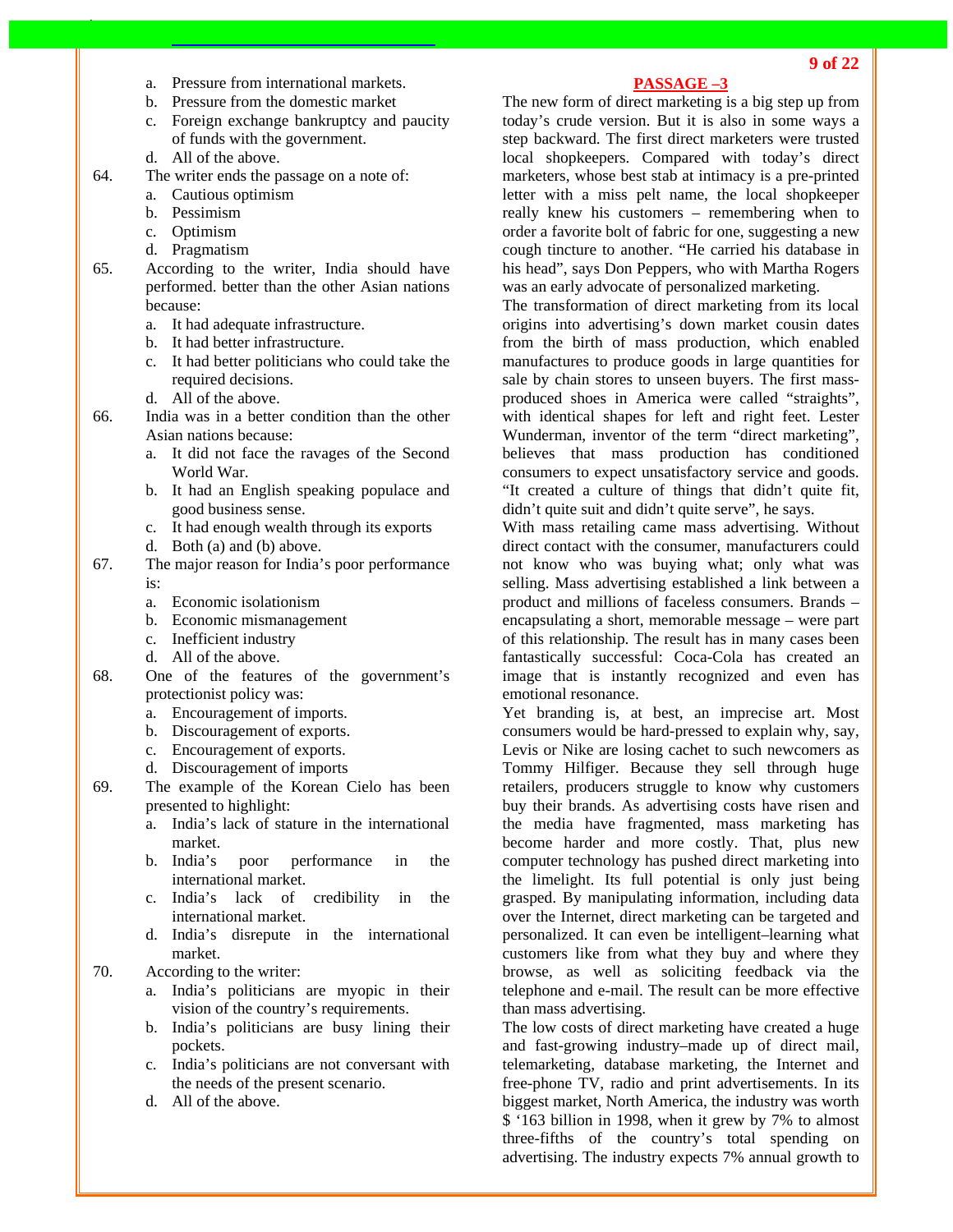2002, beating the 5.5% forecast for advertising spending

Direct marketing is growing eyen faster in places where junk mail is new enough still to be welcome. Robert Wientzen, president of America's Direct Marketing Association, says that in Russian and the Czech Republic most junk mail is opened and read – indeed the average piece is pored over by more than one person. Even in China, despite an unreliable postal service and few credit cards, the government in encouraging direct marketing, partly to stop people migrating to cities in search of things to buy.

Yet most direct marketing remains clumsy. Britain's Direct Marketing Association admits its members spend \$ 30,000 (\$49,000) a year sending mailings to dead people. Typical success rates for most mail-shot campaigns in mature countries are no better than 2%. Steve Daper, chief executive of Rupp Collins, a big direct marketing agency, complaints that consumer data are sold too freely, leading to pesky cold calls and junk mail. The trouble is that direct marketing is still driven by the same thinking as mass marketing.

Most direct marketing is based on profiles built by classification systems that use a mixture of census data, questionnaires, and electoral-roll information and, in America, credit- card data to segment populations. This information is passed to a directmarketing agency to slice into profiles. Having defined a type, the agency buys the names and addresses of similar people from mailing lists sold by list brokers. The profiles are not sophisticated. Scott Adms, creator of the Dibert cartoons, jokes that the most important category is "the Stupid Rich", so named because of their tendency to buy anything that's new, regardless of cost or usefulness. If you sell enough to them, he says, you can afford to sell the rest to "The Stupid Poor".

- 71. Why is today's direct marketing called crude?
	- a. It is a crude attempt to become intimate with the customer.
	- b. It is unlike the shopkeepers of the past.
	- c. It is a crude method to sell things.
	- d. It is not sophisticated as mass marketing.
- 72. Why is the new from of marketing said to be a step backward?
	- a. It goes back in history.
	- b. It tries to do what shopkeepers were trying to do earlier
	- c. It wants to learn traditional thinking and knowledge.
	- d. It is breaking away from mass advertising.
- 73. Why did direct marketing become advertising's down market cousin?
	- a. Mass production become more popular.
	- b. It began to be looked down upon
	- c. Large quantities could be sold through mass advertising
- d. It became less fashionable because of chain stores.
- 74. The author's opinion about mass production is that:
	- a. It has conditioned customers to accept unsatisfactory goods and services
	- b. It has created a culture of goods that are not perfectly all right.
	- c. It has made goods cheaper because of economies of scale.
	- d. It enabled manufacturers to produce goods in large quantities.
- 75. Why is branding an imprecise art?
	- a. Producers do not know why customers buy their brands.
	- b. Producers do not know why Levi's is losing customers.
	- c. Mass marketing has become harder and more costly.
	- d. Direct marketing has been pushed into the limelight.
- 76. How can direct marketing become more effective than mass advertising?
	- a. By using data on the Internet.
	- b. By making it more targeted and personalized.
	- c. By trying to learn what customers like.
	- d. By soliciting feedback through telephone and e-mail.
- 77. Which of the following factors have been identified as contributing to the popularity of direct marketing?
	- i. Its low costs
	- ii. High cost of advertising
	- iii. Fragmentation of the media
	- a. I  $\&$  II.
	- b. I & III
	- c. II & III
	- d. I, II & III
- 78. The rate of growth in Russian and Czech Republic is expected to be:
	- a. Between 5.5 to 7%
	- b. More than 7%
	- c. Less than 5.5%
	- d. Cannot say
- 79. What is the most likely reason as to why mailings are sent to dead people?
	- a. Direct marketing is driven by the same thinking as mass marketing
	- b. Consumer data are sold too freely
	- c. Data are bought from list brokers
	- d. Nobody bothered to update the data collected
- 80. The author feels that it is important to sell to "The Stupid Rich" because:
	- a. They will buy anything new, contributing to profits
	- b. You can then afford to sell the rest to "The Stupid Poor"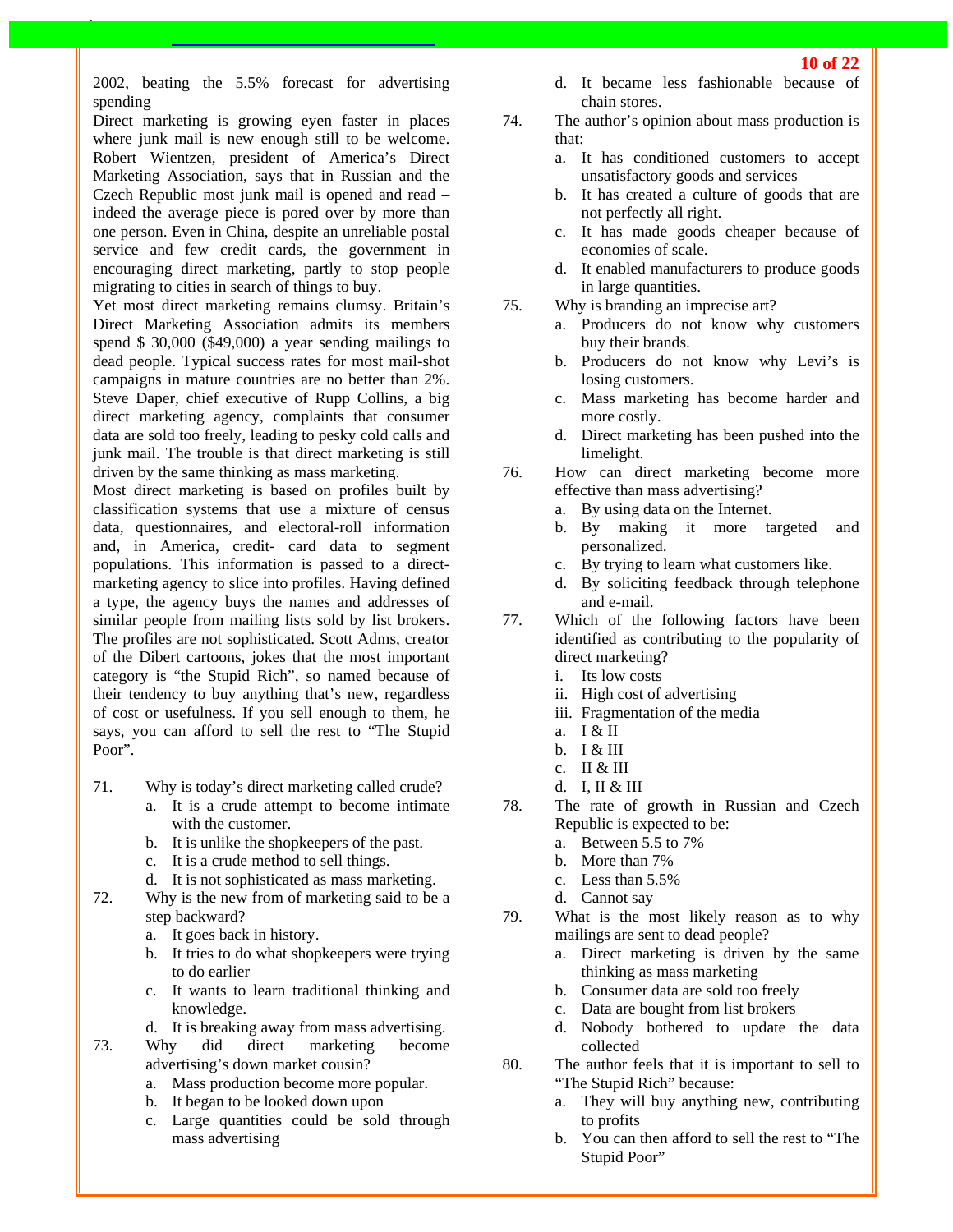- c. It is easier to sell to "The Stupid Poor"
- d. None of the above.

#### **PASSAGE – 4**

Of the greatest leaders, it is said by his followers, long after he has gone, he made us do it. If leadership is the art of persuading your people to follow your bidding, without their realizing your involvement, the archetype of its practice is N. R. Narayana Murthy, the chairman and managing director of the Rs 143.81 crore Infosys Technologies (Infosys). For, the 52 year old CEO of the globalised software corporation – which he founded with seven friends, and a combined capital of Rs. 10,000 in 1981, and which now occupies the front ranks of the country's most admired corporations – leads with the subtlest of weapons: personal example.

Infosys ranks only 578th among the country's listed companies, and sixth in the software sector, in terms of its turnover. But it is setting new standards for India Inc. through its practice of inter alia awarding stock options to its employees, putting the value of its intellectual assets and its brands on its balance-sheet, and conforming to the disclosure standards of the Securities and Exchange Commission (SEC) of the US. Behind all this is the stubborn personal subscription of its CEO to the underlying causes of wealth-creation, people-power and transparency. "What were choices earlier are compulsions now," asserts Murthy.

In fact, the mirror images of Murthy, the man, can be found all over Infosys. His Company. His egalitarianism – which finds expression in such habits as using the 'same table and chair as anyone else in the organization – is practiced firmly when it comes to charting a course for the company's future: everyone has a voice. "We have no hierarchy just for the sake of control."

Brimming with the conviction that customer satisfaction is the key to success, Murthy has built a fleet-footed human resource management system that treats employees as customers, using the resources of the organization to meet their professional and personal needs. His instruments are not just top-of-themarket salaries, but also operational empowerment as well as every facility that an employee needs to focus on the job.

Just what methods does Murthy use to ensure that his DNA is replicated in his company? Not for him are the classical leadership genres – transactional or transformational, situational or visionary. His chosen style, instead, is to lead by example, ensuring that the CEO's actions set the template for all Info scions.

Murthy believes that the betterment of man can be brought about through the "creation of wealth, legally and ethically". The personal example that he has set enabled his company to mirror those beliefs: tying his own rewards, and measuring his value to the company, to his ability to create wealth, and erecting systems for the company's wealth to be shared by its people. Sums up Nandan Nilekani, 41, deputy managing director, Infosys: "This is the future model of the corporation. Run an excellent company, and let the market increase its value to create wealth."

Although Murthy is one of the prime beneficiaries of the philosophy – his 10 per cent stake in Infosys is worth Rs 130 crore today – in his book, the leader leads not by grabbing the- booty- but by teaching others to take what they deserve.

That's why, on the Infosys' balance-sheet, the value of Murthy's intellectual capital is nowhere near the top, on the rationale, that the CEO, at 52, is worth far less to his company than, say, a bright young programmer of 26. To spread the company's wealth, Murthy has instituted stock options the first to do so in the country – for employees, creating 300 millionaires and growing to 1000 by 2000.

To act as a beacon for his version of the learning organization, Murthy not only spends an hour a day trawling the Internet to learn about new technological developments in his field, he also makes as many luncheon appointments as he can with technical people and academicians – dons from the Indian Institutes of Technology for instance – systematically plumbing their depths for an understanding of new developments in InfoTech. Murthy's objective is not just to stay abreast of the state of the art, but also to find a way to use that knowledge for the company.

Following Murthy's example, Infosys has set up a technology advancement unit, whose mandate is to track, evaluate, and assimilate new techniques and methodologies. In fact, Murthy views learning not just as amassing data, but as a process that enables him to use the lessons from failure to achieve success. This self-corrective loop is what he demonstrates through his leadership during a crisis.

In 1995, for example, Infosys lost a Rs. 1 5-crore account – then 20 percent of its revenues – when the \$69 billion GE yanked its business from it. Instead of recriminations, Murthy activated Infosys' machinery to understand why the business was taken away, and to leverage the learning for getting new clients instead. Feeling determined instead of guilty, his employees went on to sign up high profile customers like the \$20 billion Xerox, the \$7 billion Levi Strauss, and the \$14 billion Nynex.

"You must have a multi-dimensional view of paradigms," says the multi-tasking leader. The objective is obvious: ensure that Infosys' perspective on its business and the world comes from as many vantage points as possible so that corporate strategy can be synthesized not from a narrow vision, but from a wide angle lens. In fact Murthy still regrets that, in its initial years, infosys didn't distil a multi-pronged understanding of the environment into its strategies, which forced it on to an incremental pith that led revenues to snake up from Rs. 0.02 crore to just Rs. 5 crore in the first 10 years.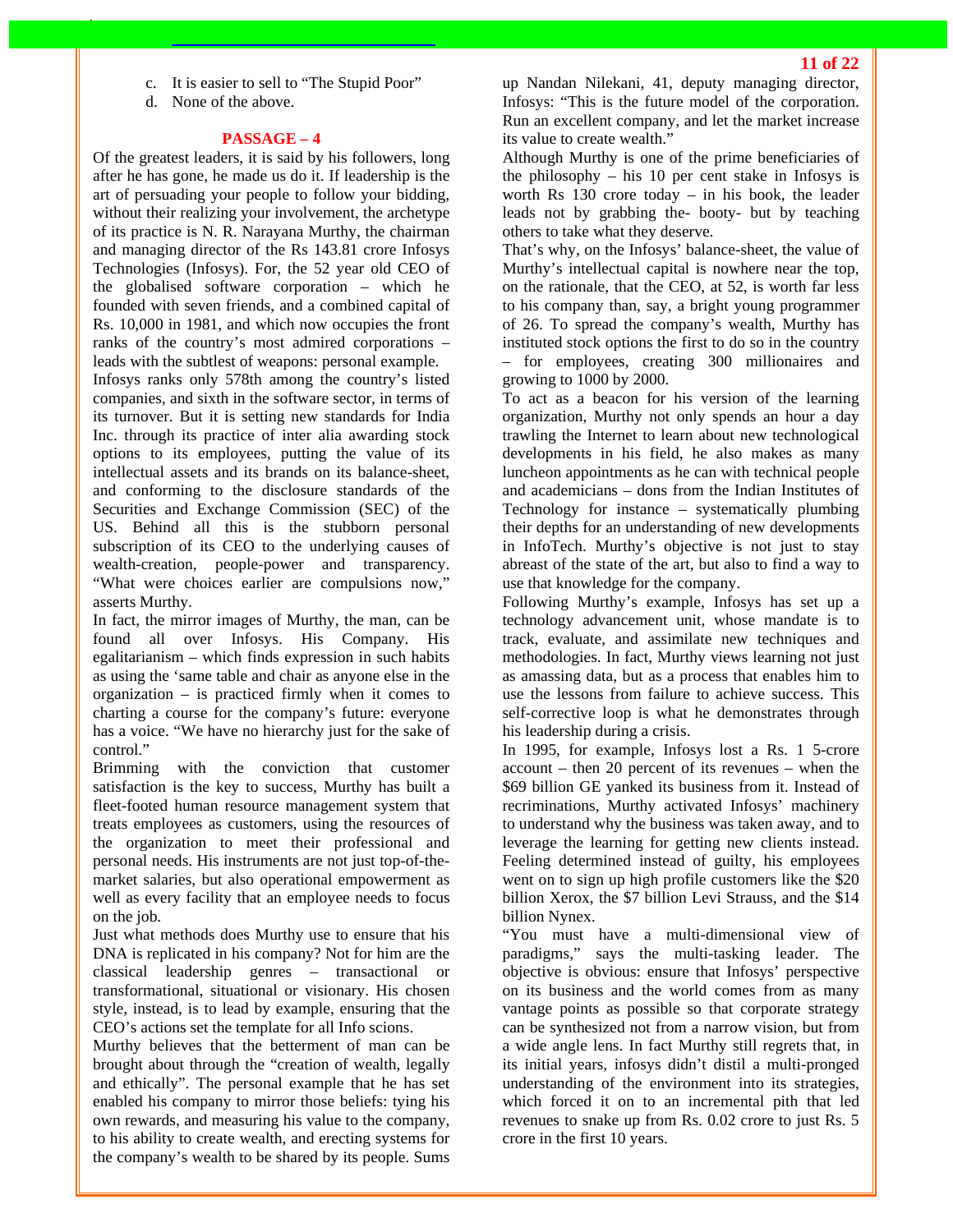It was after looking around itself instead of focusing on its initial business of banking software, that Infosys managed to accelerate. Today the company operates with stretch targets, setting distant goals and working backwards to get to them. The crucial pillar on which Murthy bases his ethical leadership is openness. Transparency, he reckons, is the clearest signal that one has nothing to hide. The personal manifestations of that are inter alia the practice of always giving complete information whenever any employee, customer, or investor asks for it: the loudly proclaimed insistence that every Info scion pay taxes and file returns; and a perpetually open office into which anyone can walk into.

But even as he tries to lead Infosys into cloning is own approach to enterprise, is Murthy choosing the best future for it? If Infosys grows with the same lack of ambition, the same softness of style, and the same absence of aggression, is it not cutting off avenues of growth that others may seize? As Infosys approaches the 21st century, it is obvious that Murthy's leadership will have to set ever-improving role models for his ever-learning company. After all, men grow old: companies shouldn't.

- 81. One of the ways in which Infosys spreads the company's wealth among its employees is:
	- a. By awarding stock options.
	- b. By giving extravagant bonus at the end of each year.
	- c. Both a) and b) above.
	- d. None of the above.
- 82. According to the passage, at Infosys,
	- a. Control is exerted through a system of hierarchy.
	- b. Control is not exerted through a system of hierarchy.
	- c. Hierarchy does not have pride of place in the company.
	- d. Popular opinion is the most respected voice in the company.
- 83. We can say that Murthy believes in:
	- a. Betterment of man through learning.
	- b. Betterment of man through ethical creation of wealth.
	- c. Betterment of man through experimentation.
	- d. All of the above.
- 84. The example of the Rs. 15-crore account highlights:
	- a. Murthy's ability to see his company through a crisis.
	- b. Murthy's ability to turn failure into success.
	- c. Murthy's potential to handle a crisis.
	- d. All of the above.
- 85. According to Murthy, learning is:
	- a. A process
	- b. The art of amassing data
- c. A process that helps him to learn from failure.
- d. All of the above.
- 86. According to the passage,
	- a. Infosys could not have succeeded without working backward.
	- b. Infosys succeeded because it worked backwards.
	- c. Working backwards contributed to Infosys' success.
	- d. Working backwards is the hallmark of Infosys' functioning today.
- 87. Openness at Infosys includes:
	- a. The payment of taxes.
		- b. Giving complete information.
		- c. Sharing secrets.
		- d. Both a) and b)
- 88. It is evident from the passage that:
	- a. Infosys will have to devise new strategies to meet the challenges of the  $21<sup>st</sup>$  century.
	- b. Infosys will stagnate if it does not become aggressive.
	- c. Infosys may have to become more aggressive in order to retain its market.
	- d. None of the above.
	- e. Answered in the last paragraph.
- 89. The cornerstone of Murthy's human resource management system is:
	- a. The employee as god.
	- b. Optimum utilization of human potential.
	- c. Customer satisfaction.
	- d. Satisfaction of personal needs.
- 90. According to the passage:
	- a. Infosys is a reflection of its CEO.
	- b. Infosys brings the best out in Murthy.
	- c. Infosys and Murthy are synonymous.
	- d. Murthy the man and Murthy the CEO are incompatible.

# **PASSAGE – 5**

Water plays a versatile role in the functioning of the biosphere. The water cycle has two distinct branches – the atmospheric branch and the terrestrial branch. In the atmosphere, water exists mainly in gaseous form. On the earth, liquid forms and solid forms (ice/snow) predominate.

Water is important to the biosphere in that it is from water that the biosphere draws its most, abundant element, hydrogen. Hydrogen in the form of carbohydrates constitutes a very important source of energy for all living things. Although we have a plentiful supply of water in the oceans, it is not of direct use to use. We have to depend upon a small stock of water - less than 1% - contained in our rivers and fresh water lakes and in the subsoil. Even this small proportion can cause havoc to life if it is not properly managed: the reference here is to floods.

# **12 of 22**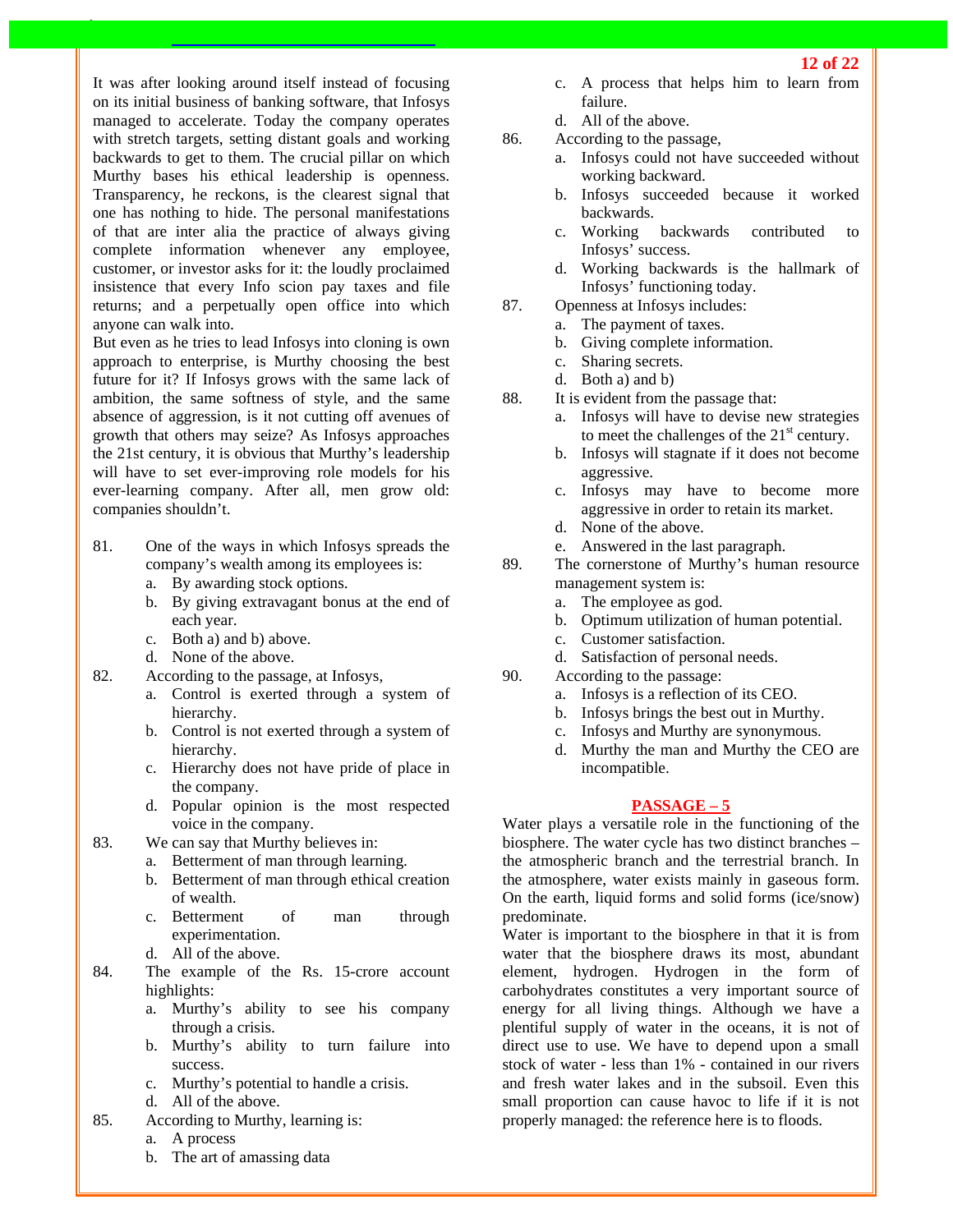While relief measures are undoubtedly important, attention has to be focused on long-term flood control measures. In the past, we had constructed flood moderation reservoirs across catchment's areas of rivers, and built 19,260 km of embankments and 27,850 km length of drainage channels. Besides 18,900 villages have been raised above the flood level up to March 1997.

The fact is that long-term flood control measures, to be effective, should include both traditional methods and a forestation measures. The intensity of floods may be reduced by keeping the drainage channels clear and removing the accumulated silt from reservoirs and riverbeds. In fact, the dams built have trapped silt coming from the hills and prevented its large accumulation in riverbeds downstream. Hence the new emphasis on building more dams in the northern rivers should be welcomed. The embankments also need to be reinforced. In many places, they are just made of mud and sand and easily breached by a little gush of water. Other improvements should be in the regulation of water discharge from filled reservoirs and in the flood forecasting system. Even the present warning system, though inadequate, has helped to save many valuable lives and property. Since the states have

been lethargic in implementing flood control schemes and since most rivers flow through many states, it would be better if flood control is handled by the Centre. The mighty Himalayan rivers are unlikely to be tamed unless we have a basic understanding as to how floods originate. Since 1947, Indian and foreign scientists have been repeatedly emphasizing that the volume of water in the Himalayan rivers in the monsoons is the combined effect of rainfall, snow melt and glacier discharges. Even the first expert committed set up by Nehru had opined that a serious study of the snow melt and glacier discharges is essential for avoiding flood disasters in the north. But efforts in this direction during the last 50 years have been very inadequate. Now that satellite pictures are available detailing the snow-cover in the Himalayas over large areas it would do well to initiate measures to obtain the relevant data from such pictures. Field studies in the Himalayan region would also help flood control measures.

- 91. Which of the following, according to the passage, is a new non-traditional method of flood control?
	- a. Construction of flood moderation reservoirs across catchment areas of rivers.
	- b. Building embankments
	- c. Laying drainage channels
	- d. Planting more area with trees
- 92. The author speaks approvingly of all of the following except:
	- a. Afforestation measures
	- b. The last five decades' efforts at studying the Himalayan environment.
- c. Emphasis On Building Dams
- d. Inadequate flood warning system
- 93. The author welcomes building dams in the northern rivers because they:
	- a. Prevent trapping the silt coming from in hills
	- b. Store water for power generation
	- c. Store water for irrigation
	- d. Store water for navigation
- 94. The author's attitude is
	- a. Cynical
	- b. Critical
	- c. Constructive
	- d. Conservative
- 95. The author seems to favour:
	- i. Traditional methods
	- ii. Afforestration
	- iii. Soil conservation measures
	- a. I only
	- b. II only
	- c. III only
	- d. I & II only
- 96. Which of the following statements is/are definitely "TRUE in the context of the passage?
	- i. A significant proportion of water on the earth is not of direct use to us.
	- ii. Water from rainfall, glaciers and snowmelt does not pose any threat to life and property.
	- iii. Water exists in atmosphere in the same state as is available on the earth.
	- a. I only
	- b. II only
	- c. III only
	- d. I & II only
- 97. The difficulty in controlling Himalayan rivers is:
	- a. Inadequate number of dams
	- b. Inadequate number of reservoirs in catchment areas of rivers
	- c. Inadequate length of drainage channels
	- d. Lack of knowledge of snow melt and glacier discharges
- 98. Which of the following is a new suggestion of the author?
	- a. Water discharge should be regulated
	- b. Drainage channels should be cleared up
	- c. The reservoirs built across the catchment areas of rivers should be desilted
	- d. A flood forecasting system should be established
- 99. A deficiency in the flood control measures contributing to the intensity of floods is the:
	- a. Clearing up of the drainage channels
	- b. Desilting of reservoirs built across the catchment areas of rivers
	- c. Desilting of river beds
	- d. Embankments are weak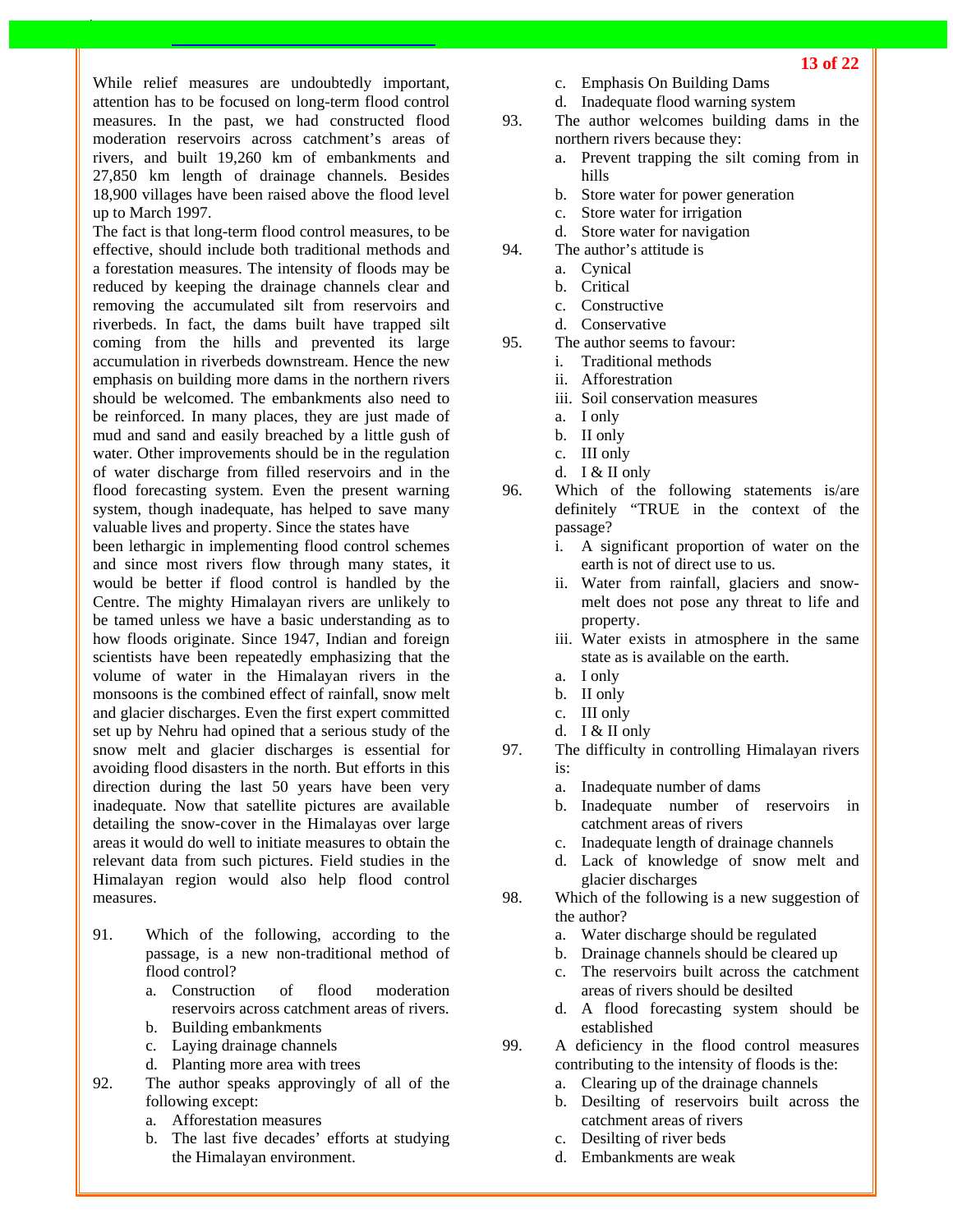- 100. According to the passage, flood problem arises because:
	- a. Afforestation and soil conservation measures have not been taken
	- b. Reservoirs across catchment areas of rivers have not been built
	- c. Embankments have not been built
	- d. Drainage channels have not been laid

# **SECTION-III**

**Directions for Q 101 to 103:** A race consists of three stretches A, B and C of 2 kms length each. The mode of coverage, and maximum and minimum of speeds possible in each stretch are:

| Stretch | Mode           | Minimum | Speed | Maximum      |
|---------|----------------|---------|-------|--------------|
|         |                | (km/h)  |       | speed (km/h) |
|         | Car            | 40      |       | 60           |
|         | Motorcycle     | 30      |       |              |
|         | <b>Bicycle</b> |         |       |              |

|  |  |  | Speed in a given stretch remains constant. The        |  |
|--|--|--|-------------------------------------------------------|--|
|  |  |  | previous record was ten minutes to complete the race. |  |

- 101. Anshuman travelled at the minimum speed by car and at maximum speed over the stretch B. What should be his minimum speed over stretch C to beat the previous record?
	- a. 15 kmph
	- b. Not possible to beat the previous record
	- c. 20 kmph
	- d. None of these
- 102. Mr. Hare travelled at the slowest speed in stretch A and took the same amount of time to travel in stretch B as he took in stretch A. If he took fifty percent more time than the previous record to complete the race, what was his speed in the stretch C?
	- a. 10 kmph
	- b. 15 km/h
	- c. 20 kmph
	- d. None of these
- 103. Mr. Tortoise travelled in the overall race at an average speed of 20 km/h. However, his average speed over the first two stretches combined was four times that over the last stretch. What was his speed over the last stretch?
	- a. 15 km/h
	- b. 10 km/h
	- c. 20 km/h
	- d. Cannot be determined

# **Directions for questions 104 to 106:**

There are 60 students in a class. These students are divided into three groups A, B and C of 15, 20 and 25 students each. The groups A and C are combined to form group D.

104. What is the average weight of the students in group D?

- a. More than the average weight of A
- b. More than the average weight of C
- c. Less than the average weight of C
- d. Cannot be determined.
- 105. If one students from Group A is shifted to group B, which of the following will be true?
	- a. The average weight of both groups increases.
	- b. The average weight of both the groups decreases.
	- c. The average weight of the class remains the same.
	- d. Cannot be determined.
- 106. If all the students of the class have the same weight, then which of the following is false?
	- a. The average weight of all the four groups is the same.
	- b. The total weight of A and C is twice the total weight of B.
	- c. The average weight of D is greater than the average weight of A.
	- d. The average weight of all the groups remains the same even if a number of students are shifted from one group to another.

# **Directions Q 107 to 121:**

These questions are independent of each other.

- 107. A student gets an aggregate of 60% marks in five subjects in the ratio 10:9:8:7:6. If the passing marks are 50% of the maximum marks and each subjects has the same maximum marks, in how many subjects did he pass the exam?
	- a. 2
	- b. 3
	- c. 4
	- d. 5
- 108. In how many ways can the eight directors, the Vice chairman and the Chairman of a firm be seated at around- table, if the Chairman has to sit between the Vice- chairman and a director?
	- a.  $9! \times 2$
	- b.  $2\times8!$
	- c.  $2\times7!$
	- d. None of these
- 109. If  $\log_2 \left[ \log_7 \left( x^2 x + 37 \right) \right] = 1$ , then what could be the value of x?
	- a. 3
	- b. 5
	- c. 4
	- d. None of these
	- e. c
- 110. After a discount of 11.1 1%, a trader still makes a gain of 14.28%. At how many percent above the cost price does he mark his goods? a. 28.56%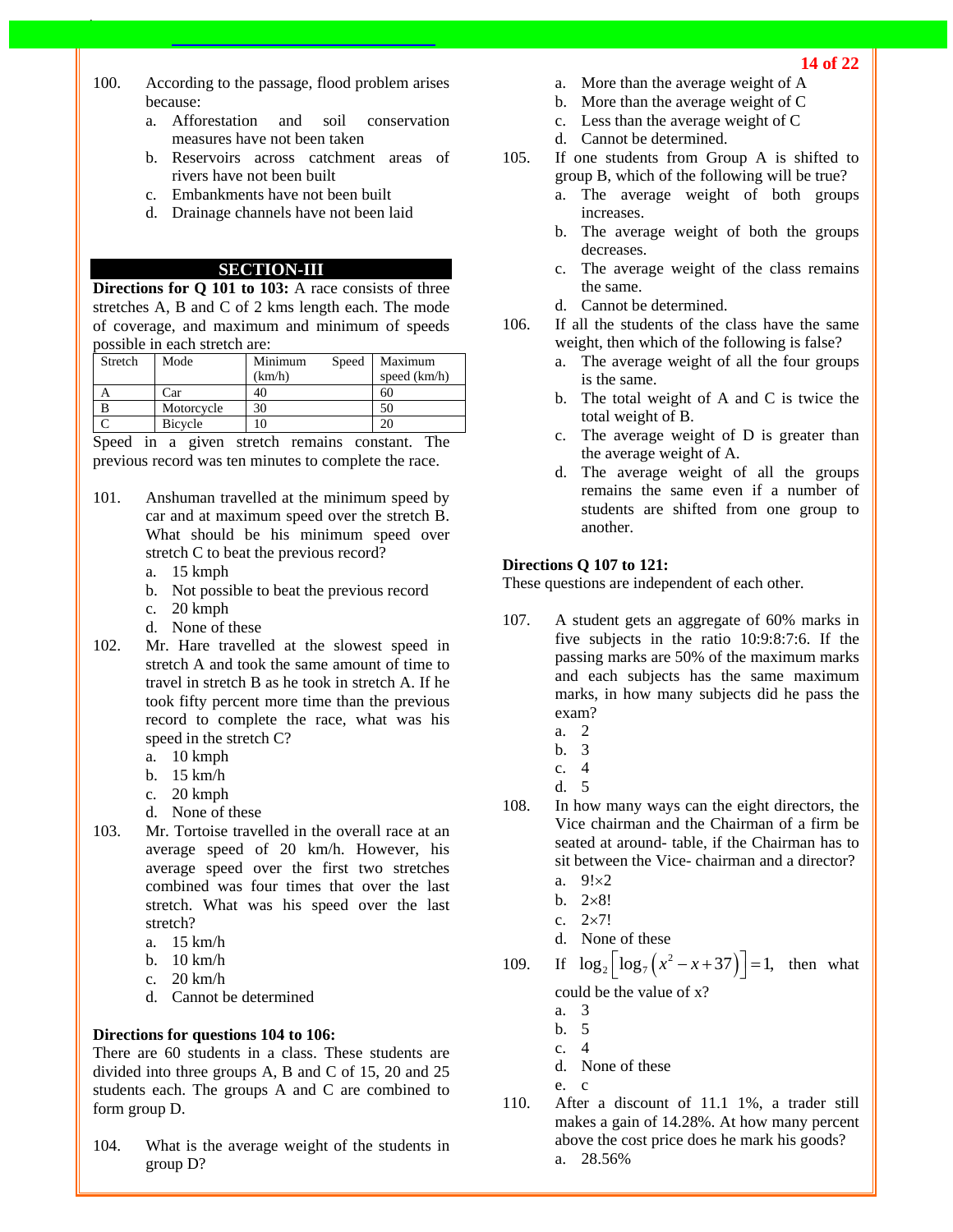**15 of 22**

- b. 35%
- c. 22.22%
- d. None of these
- 111. How many values of the natural number n are possible so that the expression

$$
(16n^2 + 7n + 6)/n
$$
 is also a natural number?

- a. Infinitely many
- b. 3
- c. 4
- d. None of these
- e. d & c
- 112. A dry fruit seller purchased 3 kinds of nuts at the rate of Rs. 100/kg, Rs. 80/kg and Rs. 60/kg. He then mixed them, respectively, in the ratio 3:4:5 by weight and sold the same to a customer at 50% profit. The price at which he sold to the customer is
	- a. Rs. 110
	- b. Rs. 90
	- c. Rs. 70
	- d. None of these
- 113. Fresh grapes contain 90% water by weight while dried grapes contain 20% water by weight. The weight of dry grapes available from 20 kg of fresh grapes will be.
	- a. 2 kg
	- b. 2.4 kg
	- c. 2.5 kg
	- d. None of these
- 114. An express train moving at the rate of 80 km per hour overtakes completely a good train twice as long and moving on a parallel line in the same direction at the rate of 40 km per hour in 54 seconds. How long will the express train take to completely pass through a station 4000 meters in length?
	- a. 54 seconds
	- b. 27 seconds
	- c. 18 seconds
	- d. None of these
- 115. A candidate was asked to find 7/8th of a positive number; he found 7/18th of the same by mistake. If his answer was 770 less than the correct one, then the original given number was
	- a. 1260
	- b. 6160
	- c. 1584
	- d. None of these
- 116. P and O are two integers such that  $P \times O = 64$ . Which of the following cannot be the value of  $P+Q?$ 
	- a. 20
	- b. 65
	- c. 16
	- d. 35
- 117. The average marks of a student in ten papers are 80. If the highest and the lowest scores are

not considered, the average is 81. If his highest score is 92, find the lowest.

- a. 55 b. 60
- c. 62
- d. Cannot be determined
- 118. If the roots,  $x_1$  and  $x_2$  of the quadratic equation  $x^2 - 2x + c = 0$  also satisfy the equation  $7x_2 - 4x_1 = 47$ , then which of the following is true?
	- a.  $c = -15$
	- b.  $x_1 = -5$ ,  $x_2 = 3$

c. 
$$
x_1 = 4.5
$$
,  $x_2 = -2.5$ 

- d. None of these
- 119. The sum of the areas of two circles which touch each other externally is  $153\pi$ . If the sum of their radii is 15, find the ratio of the larger to the smaller radius.
	- a. 4
	- b. 2
	- c. 3
	- d. None of these
- 120. If m and n are integers divisible by 5, which of the following is not necessarily true?
	- a. m–n is divisibly 5.
	- b.  $m^2 n^2$  is divisible by 25.
	- c. m+n is divisible by 10
	- d. None of the above.
- 121. Which of the following is true?
	- a.  $\frac{3^2}{7} = (7^3)^2$
	- b.  $3^2 > (7^3)^2$
	- c.  $\frac{3^2}{7} < (7^3)^2$
	- d. None of these

**Directions Q 122 to 124:** A survey of 200 people in a community who watched at least one of the three channels – BBC, CNN and DD showed that 80% of the people watched DD, 22% watched BBC, and 15% watched CNN.

- 122. What is the maximum percent of people who can watch all the three channels?
	- a. 12.5
	- b. 8.5
	- c. 17
	- d. Insufficient data
- 123. If 5% of the people watched DD and CNN, 10% watched DD and BBC, then what percent of the people watched BBC and CNN only?
	- a. 2%
	- b. 5%
	- c. 8.5%
	- d. Cannot be determined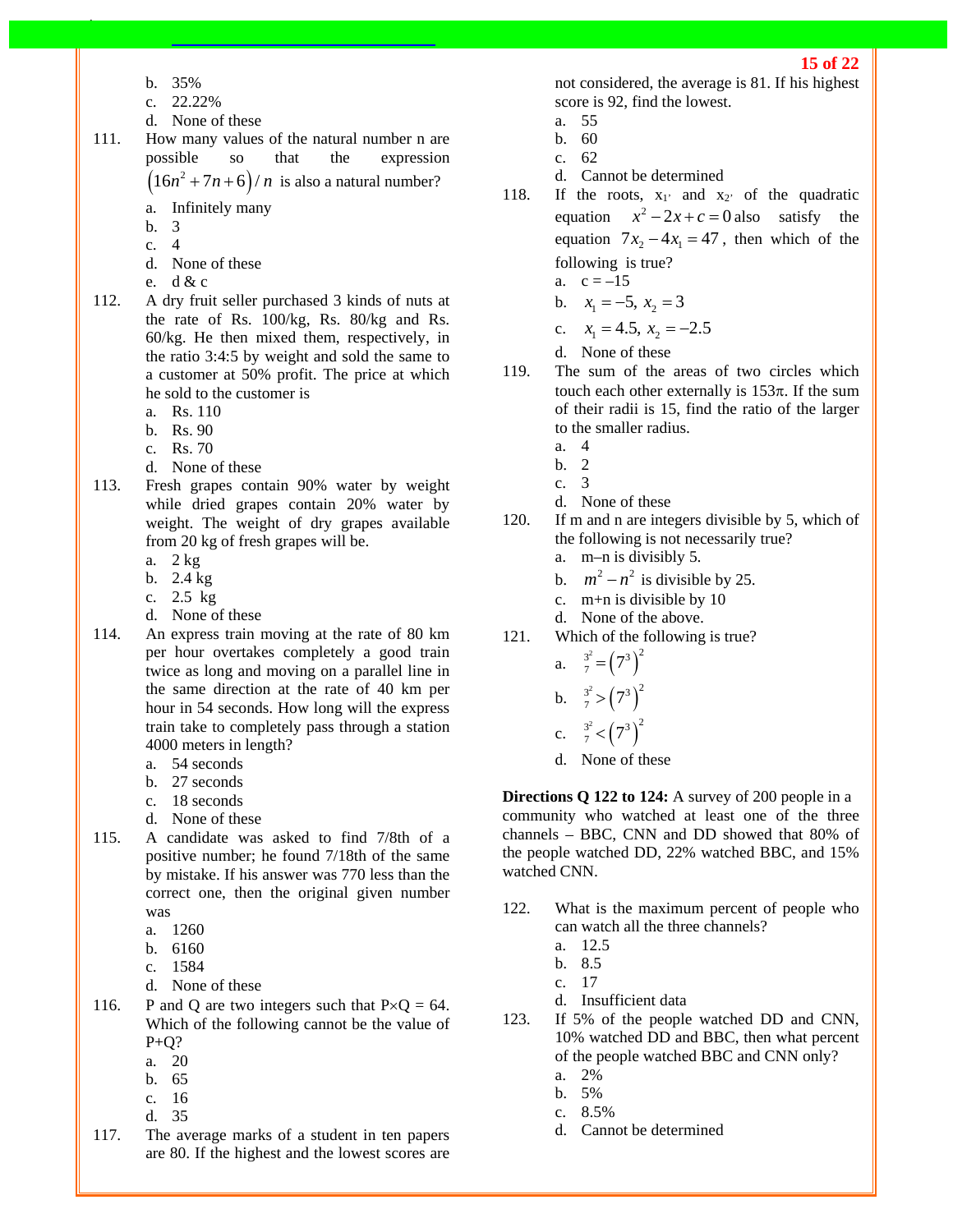- 124. Referring to the previous question, how many percent of the people watched all the three channels?
	- a. 3.5%
	- b. 0%
	- c. 8.5%
	- d. Cannot be determined

## **Directions Q 126 to 127:**

These questions are independent of each other.

- 125. A man earns x% on the first 2000 rupees and y% on the rest of his income. If he earns Rs 700 from Rs 4000 and Rs 900 from Rs 5000 of income, find x.
	- a. 20
	- b. 15
	- c. 35
	- d. None of these
- 126. AB is the diameter of the given circle, while points C and D lie on the circumference as shown. If AB is 15 cm, AC is 12 cm and BD is 9 cm, find the area of the quadrilateral ACBD.



- a.  $54\pi$
- b.  $216\pi$
- c.  $162\pi$
- d. None of these
- 127. P, Q and R are three consecutive odd numbers in ascending order. If the value of three times P is three less than two times R, find the value of R.
	- a. 5
	- b. 7
	- c. 9
	- d. 11

# **Directions Q 128 to 130:**

For these questions, the following functions have been defined:

> $la(x,y,z) = min(x+y, y+z)$ le  $(x,y,z) = max(x-y, y-z)$  $ma(x,y,z)=(1/2) [le(x,y,z)+la(x,y,z)]$

- 128. Given that  $x > y > z > 0$ , which of the following is necessarily true? a.  $\text{la}(x,y,z) < \text{le}(x,y,z)$ b. ma $(x,y,z)$  < la $(x,y,z)$ c. ma $(x,y,z) <$ le $(x,y,z)$ 
	- d. None of these
- 129. What is the value of ma $(10, 4, \text{le}(1a)(10, 5, 3))$ , 5,3))
	- a. 7.0
	- b. 6.5
	- c. 8.0
- d. 7.5
- 130. For  $x = 15$ ,  $y = 10$  and  $z = 9$ , find the value of: le (x, min(y, x-z), le(9, 8, ma(x,y,z)).
	- a. 5
		- b. 12 c. 9
	- d. 4
	-

# **Directions Q 131 to 136:**

These questions are independent of each other.

- 131. ABC is a three-digit number in which A>O. The value of ABC is equal to the sum of the factorials of its three digits. What is the value of B?
	- a. 9
	- b. 7
	- c. 4
	- d. 2
- 132. The adjoining figure shows a set of concentric squares.



If the diagonal of the innermost square is 2 units, and if the distance between the corresponding corners of any two successive squares is 1 unit, find the difference between the areas of the eighth and the seventh square, counting from the innermost square.

- a.  $10^2$
- b. 30
- c.  $35^2$
- d. None of these
- 133. A, B and C are defined as follows:

$$
A = (2.000004) \div \left[ (2.000004)^{2} + (4.000008) \right]
$$
  
\n
$$
B = (3.000003) \div \left[ (3.000003)^{2} + (9.000009) \right]
$$
  
\n
$$
C = (4.000002) \div \left[ (4.000002)^{2} + (8.000004) \right]
$$

Which of the following is true about the value of the above three expressions?

- a. All of them lie between 0.18 and 0.20.
- b. A is twice C.
- c. C is the smallest.
- d. B is the smallest.
- 134. The value of each of a set of silver coins varies as the square of its diameter, if its thickness remains constant; and it varies as the thickness, if the diameter remains constant. If the diameters of two coins are in the ratio 4:3 what should the ratio of their thicknesses be if the value of the first is 4 times that of the second?
	- a. 16:9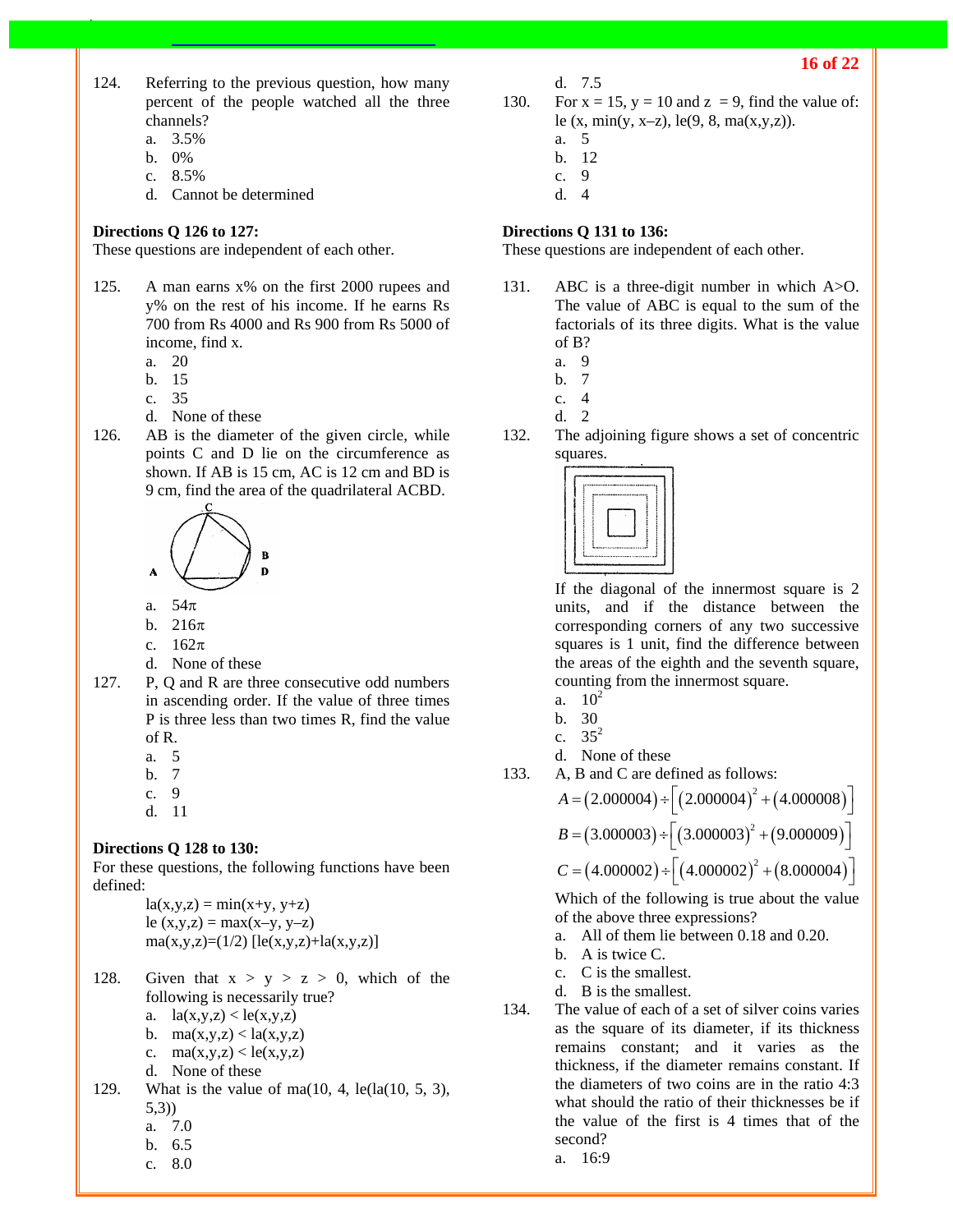- b. 9:4
- c. 9:16
- d. 4:9
- 135. In a triangle ABC, points P, Q and Rare the mid-points of the sides AB, BC and CA respectively. If the area of the triangle ABC is 20 sq units, find the area of the triangle PQR
	- a. 10 sq. units
	- b. 15 sq. units
	- c. 5 sq. units
	- d. None of these
- 136. In a rectangle, the difference between the sum of the adjacent sides and the diagonal is half the length of the longer side. What is the ratio of the shorter to the longer side?
	- a. 3:2
	- b. 1:3
	- c. 2:5
	- d. 3:4

## **Directions Q l37and 138:**

At Weird Holiday Company, an employee gets a holiday on those days whose first letter is the same as the first letter of the employee's name. All other days are working days. For instance, William gets a holiday on each Wednesday. Assume that the daily productivity of all employees is the same.

- 137. Raja stated the work on Sunday, the 25th February 1996 and finished the work on March 2, 1996. If Tom and Jerry were assigned this task on 25th February 1996, when will the work have been completed?
	- a. 26th February 1996
	- b. 1St March 1996
	- c. 28th February 1996
	- d. Tom and Jerry cannot possibly work together
- 138. If Raja had actually completed the work on April 2, 1996, and if Tom and Shyam were assigned the same task on the same starting day, when will the work have been completed? a. March 15, 1996
	- b. March 22,1996
	-
	- c. March 29, 1996
	- d. April 2, 1996

## **Directions Q 139 to 141:**

Boston is 4 hours ahead of Frankfurt and two hours behind India. X leaves Frankfurt at 06:00 p.m. on Friday and reaches Boston the next day. After waiting there for two hours, he leaves exactly at noon and reaches India at 01:00 a.m. On his return journey, he takes the same route as before, but halts at Boston for one hour less than his previous halt there. He then proceeds to Frankfurt.

139. If his journey, including stoppages, was covered at an average speed of 180 miles per hour, what was the distance between Frankfurt and India?

- a. 3600 miles
- b. 4500 miles
- c. 5580 miles
- d. Insufficient data.
- 140. If X had started his return journey from India at 02:55 a.m. on the same day that he reached there, after how much time would he reach Frankfurt?
	- a. 24 hrs
	- b. 25 hrs
	- c. 26 hrs
	- d. Insufficient data.
- 141. What was X's average speed for the entire journey?
	- a. 170 mph
	- b. 180 mph
	- c. 165 mph
	- d. Insufficient data

**Directions Q 142 to 143:** These questions are independent of each other.

142. In the adjoining figure, points A, B, C and D lie on the circle.  $AD = 24$  and  $BC = 12$ . What is the ratio of the area of the triangle CBE to that of the triangle ADE?



$$
\begin{array}{cc} \text{o.} & \text{1.2} \\ \text{c.} & \text{1.3} \end{array}
$$

- d. Insufficient data
- 143. In the given figure, EADF is a rectangle and ABC is a triangle whose vertices lie on the sides of EADF.

 $AE = 22, BE = 6, CF = 16$  and  $BF = 2$ .

Find the length of the line joining the midpoints of the sides AB and BC.



## **Directions Q 144 and 145:**

These questions are based on the following data: A thief flees City A in a car towards City B on a stretch of straight road, 300 kilometers long, at the

**17 of 22**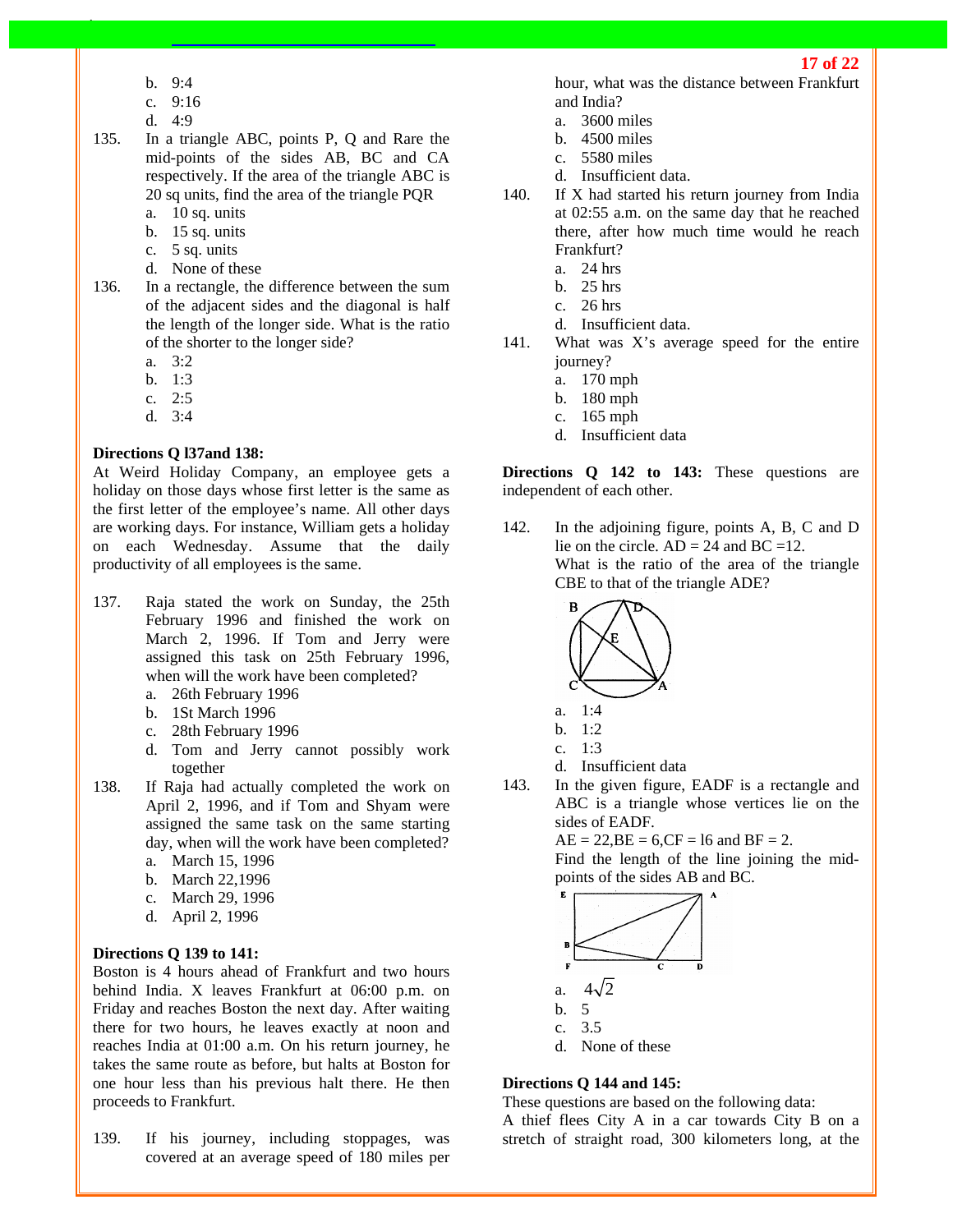speed of 60 km/hr. In 15 minutes a police party  $(X)$ leaves city A to chase the thief at 65 km/hr.

- 144. After leaving how long does it take for the police party X to catch the thief'?
	- a. 2 hrs 45min
	- b. 3hrs
	- c. 3 hrs 15 mm
	- d. None of these
- 145. If a police party (Y) were to leave City B at the same time as police party X leaving City A to catch the thief at 60km/hr., then which of the following statements is true?
	- a. Party X reaches 37.5 minutes after Party Y has caught the thief.
	- b. Party Y reaches 37.5 minutes after Party X has caught the thief
	- c. Party X and Party Y has caught the thief together.
	- d. Party X was 20 km away when the thief caught.

# **SECTION-IV**

## **Directions Q 146 to 155:** Data Sufficiency.

**Mark (a)** If the question can be answered by using one of the statements alone, but cannot be answered by using the other statement alone.

**Mark (b)** If the question can be answered by using either statement alone.

**Mark (c)** If the question can be answered by using both statements together, but cannot be answered by using either statement alone.

**Mark (d)** If the question cannot be answered even by using both the statements together.

- 146. The values of x and y can be determined uniquely if
	- A.  $3x + 2y = 45$
	- B.  $10.5x + 7y = 130$
	- a. If the question can be answered by using one of the statements alone, but cannot be answered by using the other statement alone.
	- b. If the question can be answered by using either statement alone.
	- c. If the question can be answered by using both statements together, but cannot be answered by using either statement alone.
	- d. If the question cannot be answered even by using both the statements together.
- 147. A number is divisible by 99 if
	- A. The number is simultaneously divisible by 9 and 11.
	- B. A number formed by reversing the positions of the digits of the same number is divisible by 99.
	- a. If the question can be answered by using one of the statements alone, but cannot be answered by using the other statement alone.
- b. If the question can be answered by using either statement alone.
- c. If the question can be answered by using both statements together, but cannot be answered by using either statement alone.
- d. If the question cannot be answered even by using both the statements together.
- 148. The total capacity of production for two types of fans is 20,000 units. Using a total of 50 tons of materials for production of both types of fans and operating at full capacity, what is the production of the type I if
	- A. The rate of consumption of materials for type I is 2 kg of materials per fan.
	- B. The rate of consumption of material for type II is 3 kg of materials per fan.
	- a. If the question can be answered by using one of the statements alone, but cannot be answered by using the other statement alone.
	- b. If the question can be answered by using either statement alone.
	- c. If the question can be answered by using both statements together, but cannot be answered by using either statement alone.
	- d. If the question cannot be answered even by using both the statements together.
- 149. A product was sold for Rs S at a profit of p% where the cost of manufacturing the product consists of raw materials, labour and overheads. The cost of raw materials, labour and overheads are increased and the company intends to sell the product at a profit. What is the new selling price?
	- A. Cost for raw materials, labour and overheads are in the ratio of R: L: OH prior to increase in cost.
	- B. Cost for raw materials, labour and overheads are increased by r%, 1% and oh % respectively.
	- a. If the question can be answered by using one of the statements alone, but cannot be answered by using the other statement alone.
	- b. If the question can be answered by using either statement alone.
	- c. If the question can be answered by using both statements together, but cannot be answered by using either statement alone.
	- d. If the question cannot be answered even by using both the statements together.
- 150. Three friends, P, Q and R are wearing hats, either black or white. Each person can see the hats of the other two persons. What is the colour of P's hat?
	- A. P says that he can see one black hat and one white hat.
	- B. Q says that he can see one white hat and one black.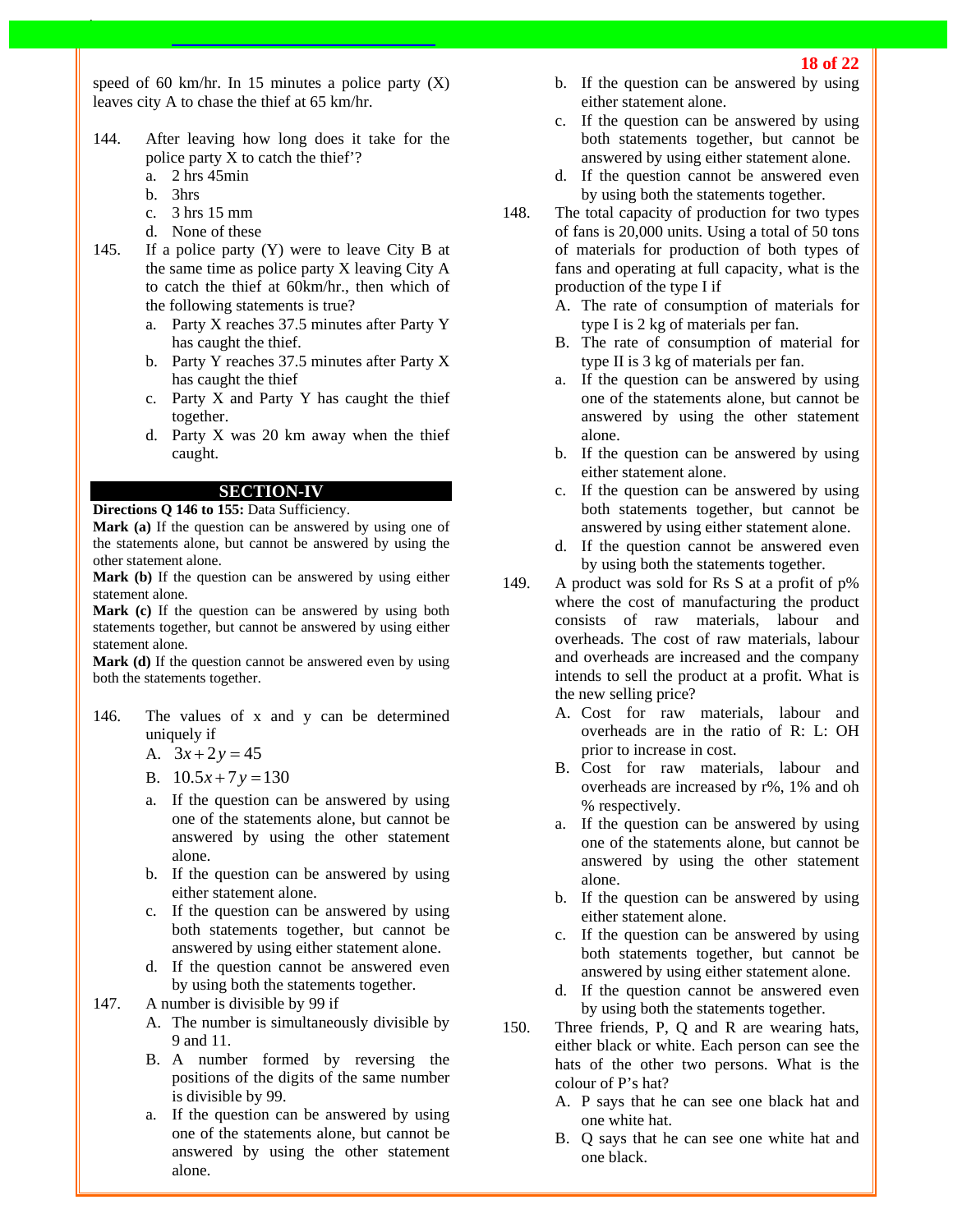- a. If the question can be answered by using one of the statements alone, but cannot be answered by using the other statement alone.
- b. If the question can be answered by using either statement alone.
- c. If the question can be answered by using both statements together, but cannot be answered by using either statement alone.
- d. If the question cannot be answered even by using both the statements together.
- 151. What is the speed of the car?
	- A. The speed of the car is 10 more than that of a motorcycle.
	- B. The motor-cycle takes 2 hours more than the car to cover 100 kms.
	- a. If the question can be answered by using one of the statements alone, but cannot be answered by using the other statement alone.
	- b. If the question can be answered by using either statement alone.
	- c. If the question can be answered by using both statements together, but cannot be answered by using either statement alone.
	- d. If the question cannot be answered even by using both the statements together.
- 152. What is the ratio of the volume of the given right circular cone to the one obtained from it?
	- A. The smaller cone is obtained by passing a plane parallel to the base and dividing the original height in the ratio 1:2.
	- B. The height and the base of the new cone are one-third those of the original cone.
	- a. If the question can be answered by using one of the statements alone, but cannot be answered by using the other statement alone.
	- b. If the question can be answered by using either statement alone.
	- c. If the question can be answered by using both statements together, but cannot be answered by using either statement alone.
	- d. If the question cannot be answered even by using both the statements together.
- 153. What is the area bounded by the two lines and the coordinate axes in the first quadrant?
	- A. The lines intersect at a point which also lies on the lines  $3x-4y=1$  and  $7x - 8y = 5$ .
	- B. The lines are perpendicular, and once of them intersects the y-axis at an intercept of 4.
	- a. If the question can be answered by using one of the statements alone, but cannot be answered by using the other statement alone.
	- b. If the question can be answered by using either statement alone.
- c. If the question can be answered by using both statements together, but cannot be answered by using either statement alone.
- d. If the question cannot be answered even by using both the statements together.
- 154. What is the cost price of the chair?
	- A. The chair and the table are sold, respectively, at a profit of 5% and 20%.
	- B. If the cost price of the chair is increased by 10% and that of the table is increased by 20%, the profit reduces by Rs. 20.
	- a. If the question can be answered by using one of the statements alone, but cannot be answered by using the other statement alone.
	- b. If the question can be answered by using either statement alone.
	- c. If the question can be answered by using both statements together, but cannot be answered by using either statement alone.
	- d. If the question cannot be answered even by using both the statements together.
- 155. After what time will the two persons, X and Y meet while moving around the circular track? Both of them start from the same point and at the same time.
	- A. X moves at a constant speed of 5 m/s, while Y starts at a speed 2 m/s and increases his speed by 0.5 m/s at the end of every second thereafter.
	- B. Y can complete one entire lap in exactly 10 seconds.
	- a. If the question can be answered by using one of the statements alone, but cannot be answered by using the other statement alone.
	- b. If the question can be answered by using either statement alone.
	- c. If the question can be answered by using both statements together, but cannot be answered by using either statement alone.
	- d. If the question cannot be answered even by using both the statements together.

## **Directions for questions 156 to 160:** Answer these questions with the help of the following table. **Hotels in Mumbai**

| No. of | Cost (in | Year of | Company      |  |  |  |  |  |
|--------|----------|---------|--------------|--|--|--|--|--|
| rooms  | Re.      |         |              |  |  |  |  |  |
|        | crore)   |         |              |  |  |  |  |  |
| 600    | 275      | 1999    | IHCL.        |  |  |  |  |  |
| 300    | 225      | 1999    | Leela Hotels |  |  |  |  |  |
| 200    | 225      | 1998    | Bombay       |  |  |  |  |  |
|        |          |         | Hotels       |  |  |  |  |  |
| 536    | 250      | 1998    | Lockandwala  |  |  |  |  |  |
|        |          |         | Group        |  |  |  |  |  |
| 500    | 250      | 1999    | Raheja       |  |  |  |  |  |
|        |          |         | Group        |  |  |  |  |  |
| 300    | 300      | 1999    | <b>ITC</b>   |  |  |  |  |  |
|        |          |         |              |  |  |  |  |  |
| 500    | 256      | 2000    | Asian Hotels |  |  |  |  |  |
|        |          |         | completion   |  |  |  |  |  |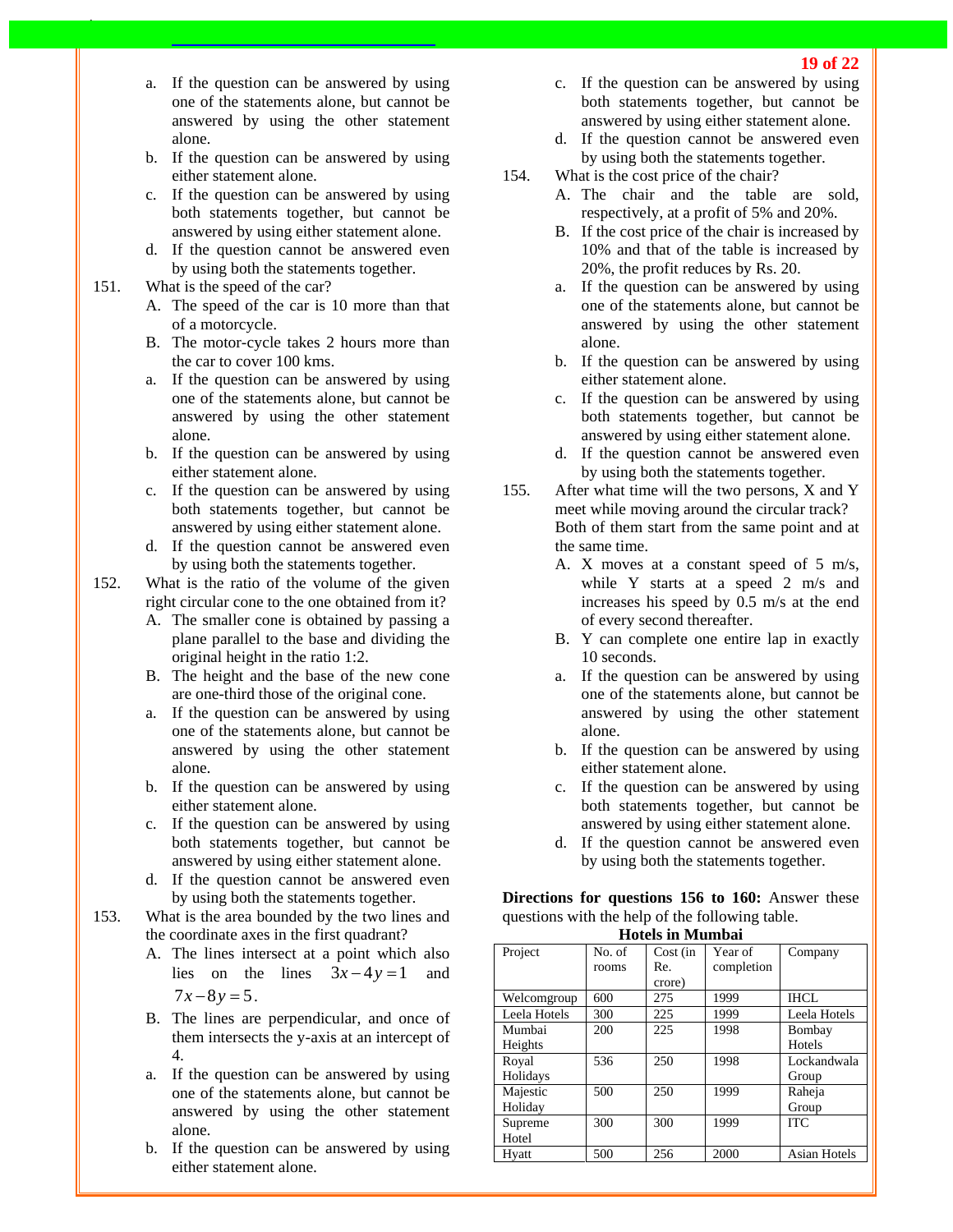**20 of 22**

Note: Date of start of all projects is 1997

- 156. Which of the following had the least cost per room?
	- a. Lokhandwala
	- b. Raheja
	- c. IHCL
	- d. ITC
- 157. Which of the following has the maximum number of rooms per crore of rupees?
	- a. THCL
	- b. Raheja
	- c. Lokhandwala
	- d. ITC

**Directions Q 158 to 160:** For these questions, assume that the cost of the project is incurred in the year of completion. Interest is charged @ 10% per annum.

- 158. What is the cost incurred (in Rs. crore) for projects completed in 1998?
	- a. 255
	- b. 475
	- c. 522.5
	- d. 502.5
- 159. What is the cost incurred (in Rs cr) for projects completed in 1999?
	- a. 1282.6
	- b. 1270.0
	- c. 1475
	- d. 1535.0
- 160. What approximately is the cost incurred (in Re. crore) for projects completed by 2000?
	- a. 1785
	- b. 2140
	- c. 2320
	- d. None of these

**Directions Q 161 to 166:** These questions are based on the following graph.





161. When was the per capita production of milk the least?

- a. 1990
- b. 1992
- c. 1994
- d. 1996
- 162. When was the per capita production of food grains the most?
	- a. 1992
	- b. 1993
	- c. 1994
	- d. 1995
- 163. In which year was the difference between the increase in the production of food grains and milk the maximum?
	- a. 1993
	- b. 1994
	- c. 1995
	- d. 1996
- 164. If milk contains 320 calories and food grains contain 160 calories, in which year was the per capita consumption of calories the highest?
	- a. 1993
	- b. 1994
	- c. 1995
	- d. 1996
- 165. If one gallon of milk contains 120 gm of a particular nutrient and one ton of food grains contains 80 gm of the same nutrient, in which year was the availability of this nutrient the maximum?
	- a. 1993
	- b. 1994
	- c. 1995
	- d. 1996
- 166. Referring to the above question, in which year was the per capita consumption of this nutrient the highest?
	- a. 1993
	- b. 1994
	- c. 1995
	- d. 1996

**Directions for questions 167 to 172:** 



- 167. The maximum decrease in profit occurred between the years.
	- a. 1991–92
	- b. 1993–94
	- c. 1992–93
	- d. 1994–95
- 168. The difference between the amount spent on raw material and wages was the least in
	- a. 1991
	- b. 1992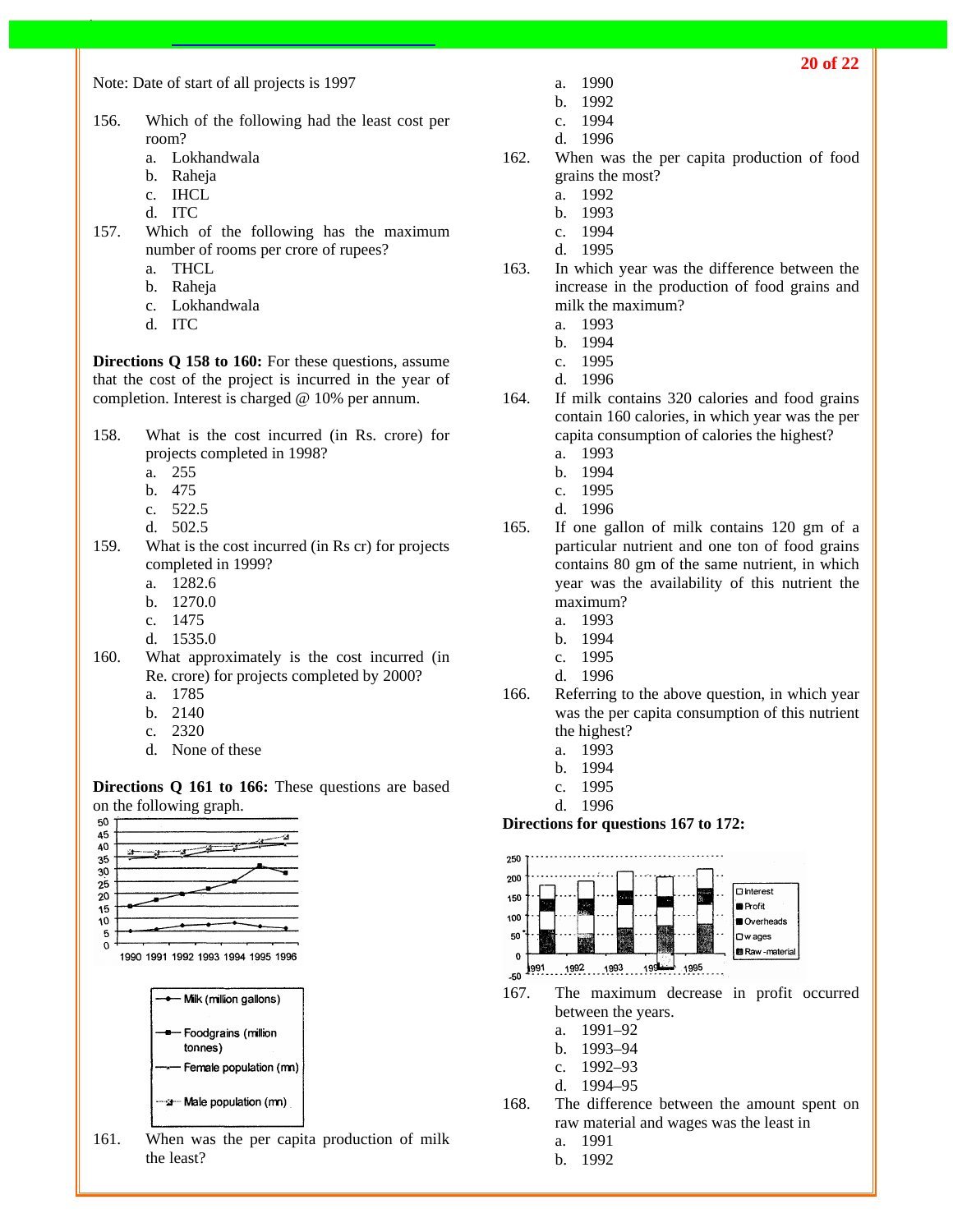- c. 1993
- d. 1995
- 169. The average profit, in lakhs of rupees, over the five-year period was approximately
	- a. 10
	- b. 19
	- c. 13
	- d. 28
- 170. In which year was the amount spent on raw material per unit wage cost the maximum?
	- a. 1992
	- b. 1993
	- c. 1995
	- d. 1994
- 171. The maximum percentage increase in sales revenue between any two successive years was:
	- a. 27
	- b. 45
	- c. 34
	- d. 60
- 172. Which cost component has remained relatively stable over the five years?
	- a. Raw material
	- b. Interest
	- c. Wages
	- d. Overheads

**Directions Q173 to 177:** The following table gives the tariff (in paise per kilo-watt-hour) levied by the UPSEB in 1994–95, in the four sectors and the regions within them. The table also gives the percentage change in the tariff as compared to 1991–92.

|                     | Regi<br>on $1$<br>p/kw<br>h | $\%$<br>inc<br>$\Gamma$ | Regi<br>on $2$<br>p/kw<br>h | $\%$<br>inc<br>$\bf r$ | Regi<br>on $3$<br>p/kw<br>$\mathbf h$ | %in<br>$_{\rm cr}$ | Regi<br>on 4<br>p/kw<br>$\,$ h | $\%$<br>inc<br>$\bf r$    | Regi<br>on $5$<br>p/kw<br>h | $\%$<br>inc<br>$\Gamma$        |
|---------------------|-----------------------------|-------------------------|-----------------------------|------------------------|---------------------------------------|--------------------|--------------------------------|---------------------------|-----------------------------|--------------------------------|
| Sector 1            | 425                         | $+1$<br>5               | 472                         | $+5$                   | 420                                   | $-4$               | 415                            | $+8$                      | 440                         | $+1$<br>$\boldsymbol{0}$       |
| Sector <sub>2</sub> | 430                         | $+1$<br>$\overline{c}$  | 468                         | $+8$                   | 448                                   | $+7$               | 423                            | $-3$                      | 427                         | $+1$<br>$\mathbf{1}$           |
| Sector 3            | 428                         | $+8$                    | 478                         | $-4$                   | 432                                   | $+6$               | 441                            | $+1$<br>$\boldsymbol{0}$  | 439                         | $+8$                           |
| Sector 4            | 434                         | $-5$                    | 470                         | $\color{red}{+1}$<br>5 | 456                                   | $+10$              | 451                            | $\bf{+1}$<br>$\mathbf{2}$ | 446                         | $\overline{\phantom{0}}$<br>12 |

173. If the amount of power consumed by the various regions in Sector 1 is the same, then,

as compared to 1991-92, the net tariff in 1994- 95:

- a. Increases by 6.5%
- b. Decreases by 3.5%
- c. Increases by 10.2%
- d. Decreases by 7.3%
- 174. What approximately was the average tariff in Region 3 in 1991–92?
	- a. 407
	- b. 420
	- c. 429
	- d. None of these

**Directions Q 175 to 177:** The UPSEB supplies power under four categories, Urban (25%), Domestic (20%) Industrial (40%) and Rural (15%). In 1994–95, the total power produced by the UPSEB was 7875 Megawatts.

- 175. If in 1994–95, there was a 10% decrease in the domestic consumption of power as compared to that in 1991–92, what was the consumption of power in the rural sector in 1991–92?
	- a. 1312
	- b. 1422
	- c. 1750
	- d. None of these
- 176. In the given two years, what is the total tariff paid by the Urban sector (in Rs. lakh)?
	- a. 22.4
	- b. 21.6
	- c. 27.2
	- d. Cannot be determined
- 177. Which of the following is true?
	- a. The average tariff in Region 4 is 437.5 p/khw.
	- b. The average tariff in Region 2 is greater than the average tariff in Region 5.
	- c. In 1991-92, the industrial sector contributed to about 42% of the total revenue from power.
	- d. None of these

**Directions for questions 178 to 185:** The questions are based on the following information.

| Year | No. of<br>Rural | Average no.<br>of loans | Average<br>size $(Rs.)$ | Agricultural Loans |                   | Consumer<br>Price Index |
|------|-----------------|-------------------------|-------------------------|--------------------|-------------------|-------------------------|
|      | banks           |                         |                         | No.<br>(000)       | Value<br>(Rs. mn) |                         |
| 1970 | 90              | 28                      | 109                     | 18.3               | 2.00              | 43                      |
| 1971 | 115             | 39                      | 133                     | 20.4               | 3.58              | 49                      |
| 1972 | 130             | 52                      | 178                     | 25.1               | 6.26              | 55                      |
| 1974 | 260             | 98                      | 243                     | 41.2               | 34.54             | 70                      |
| 1975 | 318             | 121                     | 283                     | 51.4               | 52.21             | 78                      |
| 1980 | 605             | 288                     | 567                     | 135.7              | 498.4             | 131                     |
| 1981 | 665             | 312                     | 622                     | 152.8              | 612.4             | 137                     |
| 1983 | 840             | 380                     | 711                     | 211.6              | 915.7             | 149                     |